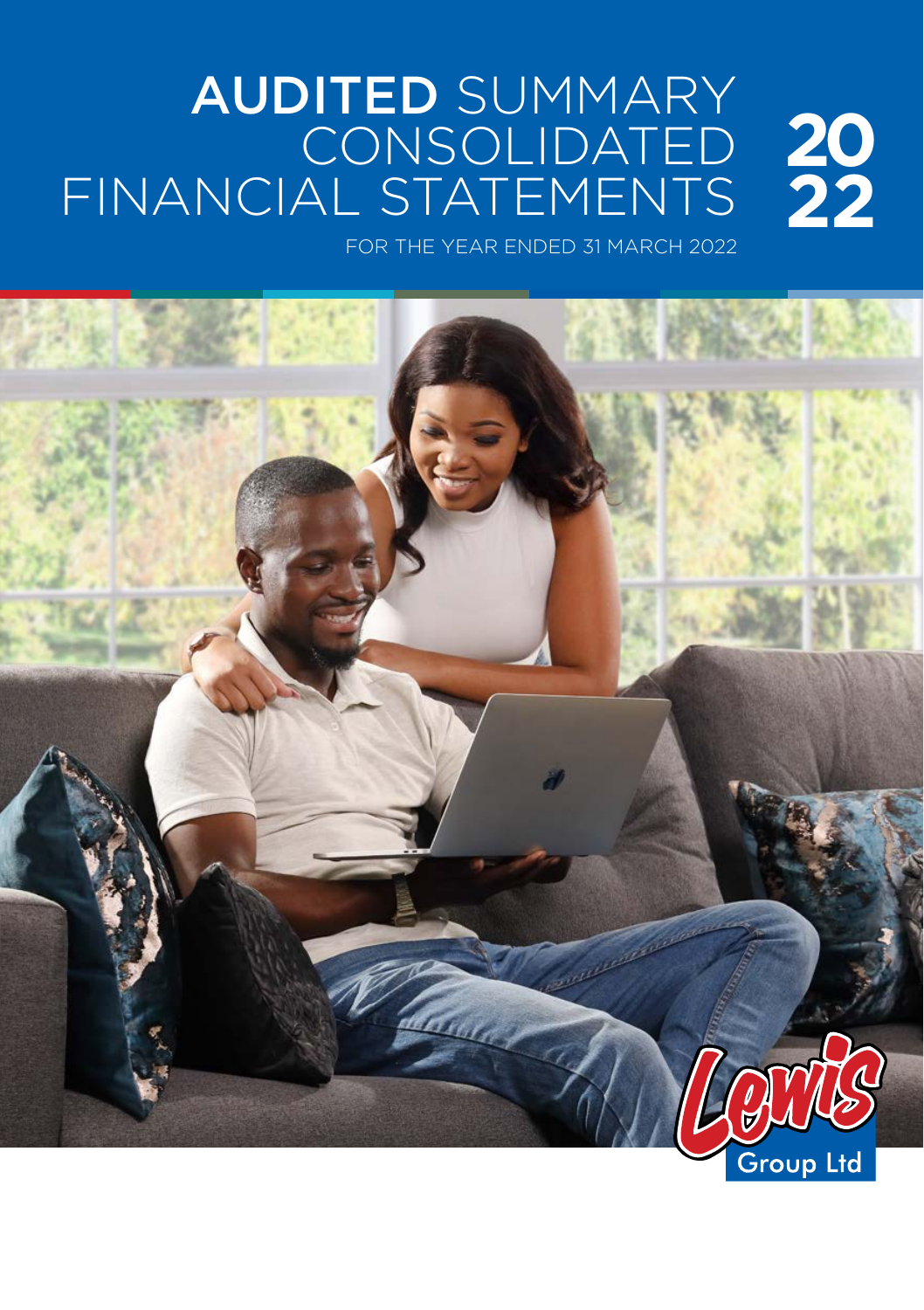



Merchandise sales increased by

**11.5%** to R4.4 billion

**Revenue** increased by

**7.9%** to R7.3 billion

Gross profit margin at

**40.5%**

Debtor costs down

**13.6%**



Earnings per share increased by



Headline earnings per share increased by

**37.7%** to 849 cents

Cash generated from operations at

**R863.3** million

Total dividend increased by

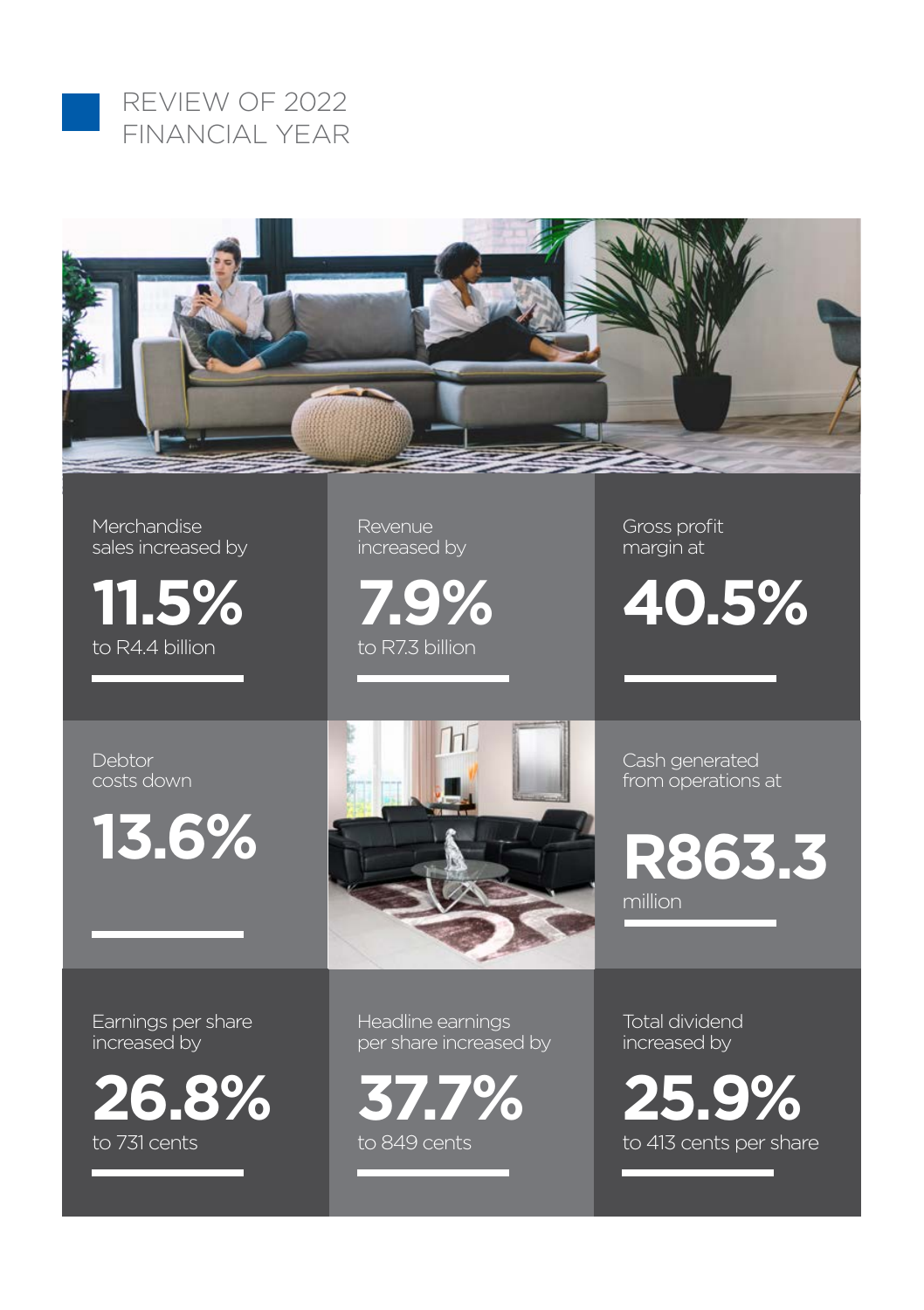#### INTRODUCTION

The group delivered a solid performance despite the impact of the tightening domestic economy, the July 2021 civil unrest as well as local and international supply chain challenges.

The quality of the group's debtors' book continued to improve, with collection rates strengthening, the percentage of satisfactory paid accounts increasing and debtor costs continuing to decline.

A strong operating performance from the traditional retail brands was adversely impacted by impairment charges which resulted in the group's operating profit for the year declining by 4% to R6679 million

#### TRADING AND FINANCIAL PERFORMANCE

Merchandise sales increased by 11.5% to R4.4 billion, supported by strong sales during the Black Friday promotions and high levels of stock availability during a period of significant supply chain disruption. After sales in the second and third quarters of the year were impacted by the civil unrest in KwaZulu-Natal and parts of Gauteng, the group posted sales growth of 7.1% in the fourth quarter to March 2022, driven by the traditional retail brands. Sales increased by 18.9% compared to the 12 months ending March 2020, the reporting period before the start of the pandemic.

Traditional retail increased sales by 13.3% for the year. Cash retail grew sales by 0.5%, with UFO being particularly impacted by the civil unrest and shipping delays on imported merchandise in the third quarter.

Credit sales grew by 16.7% and cash sales by 6.4%, with credit sales accounting for 51.4% (2021: 49.1%) of total merchandise sales. Comparable store sales increased by 9.2%.

Sales in the stores outside South Africa, which represent 15.8% of the store base, increased by 11.9% and accounted for 17.9% of the group's sales.

The group's store footprint increased to 819 following the opening of a net 12 new stores across all brands.

Other revenue, consisting of effective interest income, insurance revenue and ancillary services income, increased by 2.8%.

Total revenue, comprising merchandise sales and other revenue, increased by 7.9% to R7.3 billion.

Despite the cost pressures and disruption in the supply chain, the group's gross profit margin at 40.5% (2021: 41.8%) remains within the group's target range of 40% – 42%.

Management continues to pursue its strategy of carrying higher inventory levels to ensure that the group has adequate stock cover to meet customer demand and to counter the ongoing challenges in the supply chain. These include the global shortage of shipping containers and severe port congestion.

Operating costs excluding debtor costs, impairments and capital items, increased by 10% as business operations normalised post lockdown and by 6.5% when compared to the year ended March 2020.

Debtor costs reduced by 13.6% and debtor costs as a percentage of debtors at gross carrying value reduced from 14.3% to 12.3%. Collection rates improved to 79.0% for the year (2021: 71.8%).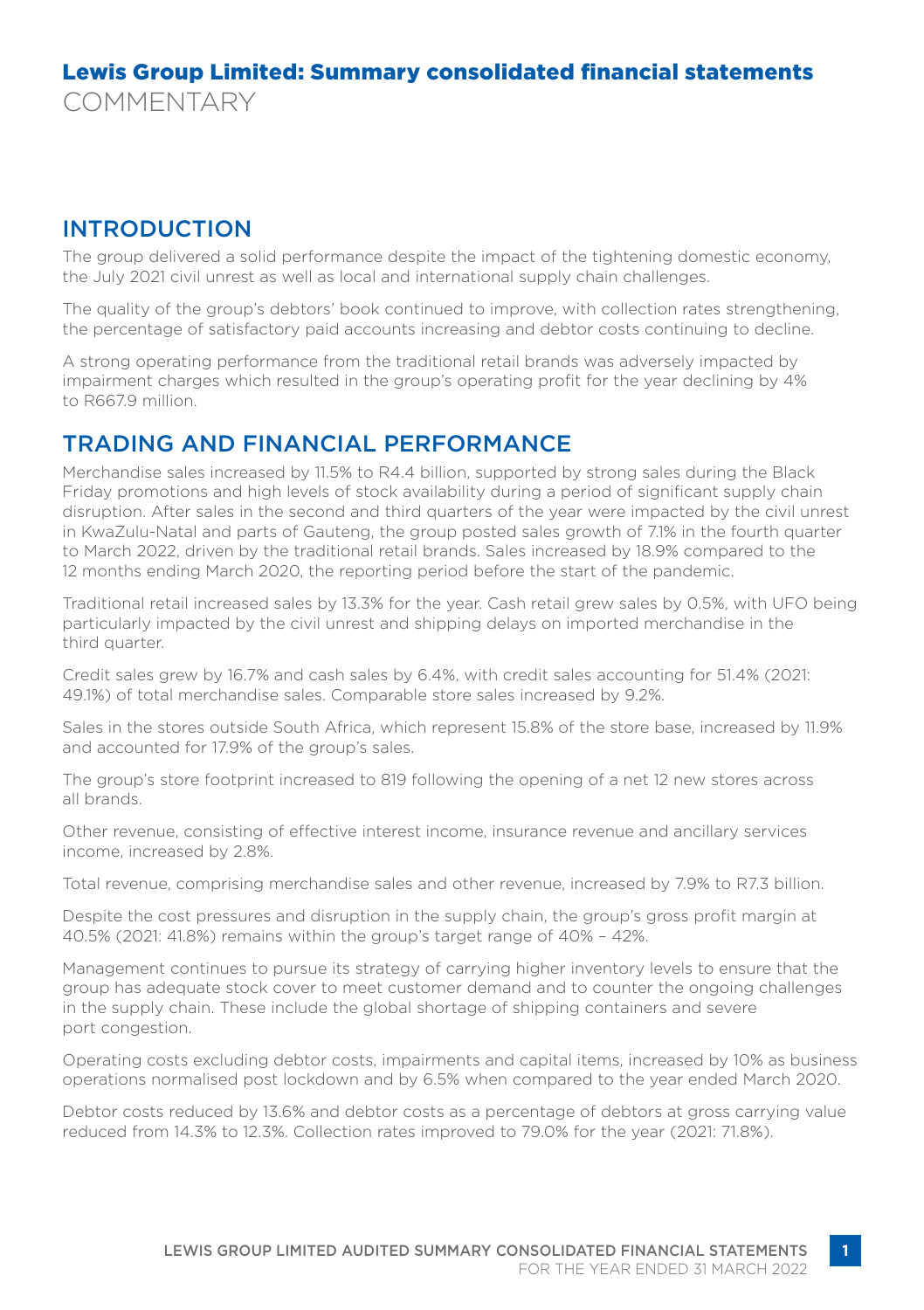COMMENTARY CONTINUED

The level of satisfactory paid customers increased to 79.0% (2021: 74.4%).

The debtors' impairment provision as a percentage of debtors reduced from 42.6% to 40.4% for the current period.

Operating profit before impairments and capital items increased by 4.3% to R766.8 million. Owing to the slower trading in UFO in the second half of the year, an impairment of R31.4 million was recognised against goodwill. An impairment of R99.2 million was recognised against the group's right-of-use assets. Operating profit for the year declined by 4.0% to R667.9 million.

Net finance costs declined by R101.6 million, benefiting from favourable year-on-year movements in net interest and foreign exchange losses.

Headline earnings increased by 21.2% to R561 million, with headline earnings per share (HEPS) increasing 37.7% to 849 cents, reflecting the positive leverage effect from the group's aggressive share repurchase programme. This is in line with the earnings forecast range provided in the group's trading statement released on SENS on 18 May 2022.

The board has increased the total dividend by 25.9% to 413 cents per share (2021: 328 cents), based on a 55% payout ratio.

Cash generated from operations totalled R863.3 million (2021: R914.6 million) and the group held cash resources of R308.1 million at year end (2021: R447.0 million).

The group's balance sheet remains robust with the net asset value increasing by 10.4% to R75.27 per share. The gearing ratio at year end was 15.3% (2021: 7.4%).

#### UPDATE ON IMPACT OF CIVIL UNREST

By year end 52 of the group's 57 stores damaged in the civil unrest during July 2021 had reopened, with the remaining 5 stores trading from temporary premises while repairs are being undertaken.

The group's material damage insurance claim amounted to approximately R78.8 million (excluding VAT), including stock losses of R48.1 million and R30.7 million for damaged assets. A total of R71.9 million of the claim has been received and recognised as insurance recoveries in the results for the reporting period.

#### SHARE REPURCHASE PROGRAMME

The group repurchased 8.7 million shares at a cost of R353.2 million during the year, at an average price of R40.34 per share. Since the commencement of the current share repurchase programme in 2017, the group has bought back 26 million shares at an average price of R31.82 per share. At the annual general meeting in October 2021, shareholders granted management the authority to repurchase a further 10% of the issued share capital and the group had utilised 48% of this mandate by year end.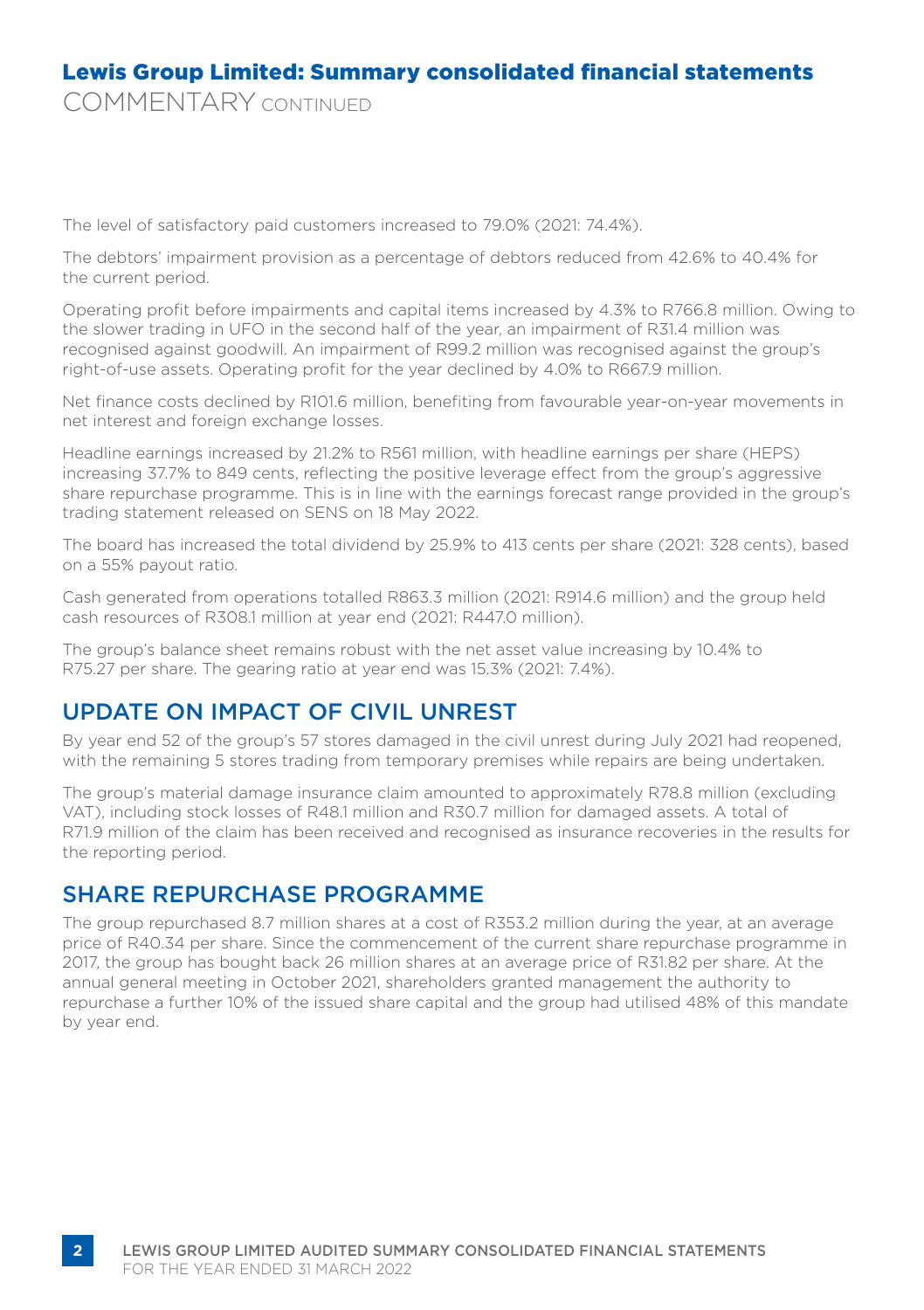COMMENTARY CONTINUED

#### **OUTLOOK**

The current challenging retail trading conditions are expected to continue in the short- to medium-term, with increasing pressure on consumer disposable income through rising interest rates, transport costs, energy and food prices. Electricity load shedding will continue to disrupt trade and impact sales patterns.

In this constrained environment, management aims to increase market share through innovative marketing strategies, supported by new merchandise ranges across all brands and high levels of stock availability. The sales and collections momentum for the fourth quarter of the 2022 financial year has continued into the start of the new financial year.

The group will continue to expand its store base with the planned opening of a net 16 new stores, including 12 traditional retail and 4 UFO stores, and the revamp of a further 150 stores.

#### DIVIDEND DECLARATION

Notice is hereby given that a final gross cash dividend of 218 cents per share in respect of the year ended 31 March 2022 has been declared payable to holders of ordinary shares. The number of shares in issue as of the date of declaration is 62 840 903. The dividend has been declared out of income reserves and is subject to a dividend tax of 20%. The dividend for determining the dividend tax is 218 cents and the dividend tax payable is 43.6 cents for shareholders who are not exempt. The net dividend for shareholders who are not exempt will therefore be 174.4 cents. The dividend tax rate may be reduced where the shareholder is tax resident in a foreign jurisdiction which has a Double Tax Convention with South Africa and meets the requirements for a reduced tax rate. The company's tax reference number is 9551/419/15/4.

The following dates are applicable to this declaration:

| Last date to trade "cum" dividend    | 19 July 2022 |
|--------------------------------------|--------------|
| Date trading commences "ex" dividend | 20 July 2022 |
| Record date                          | 22 July 2022 |
| Date of payment                      | 25 July 2022 |

Share certificates may not be dematerialised or rematerialised between 20 July 2022 and 22 July 2022, both days inclusive.

For and on behalf of the board

inning

Hilton Saven Johan Enslin Jacques Bestbier *Independent non-executive chairman*

Cape Town 26 May 2022

*Chief executive officer Chief financial officer*

**3**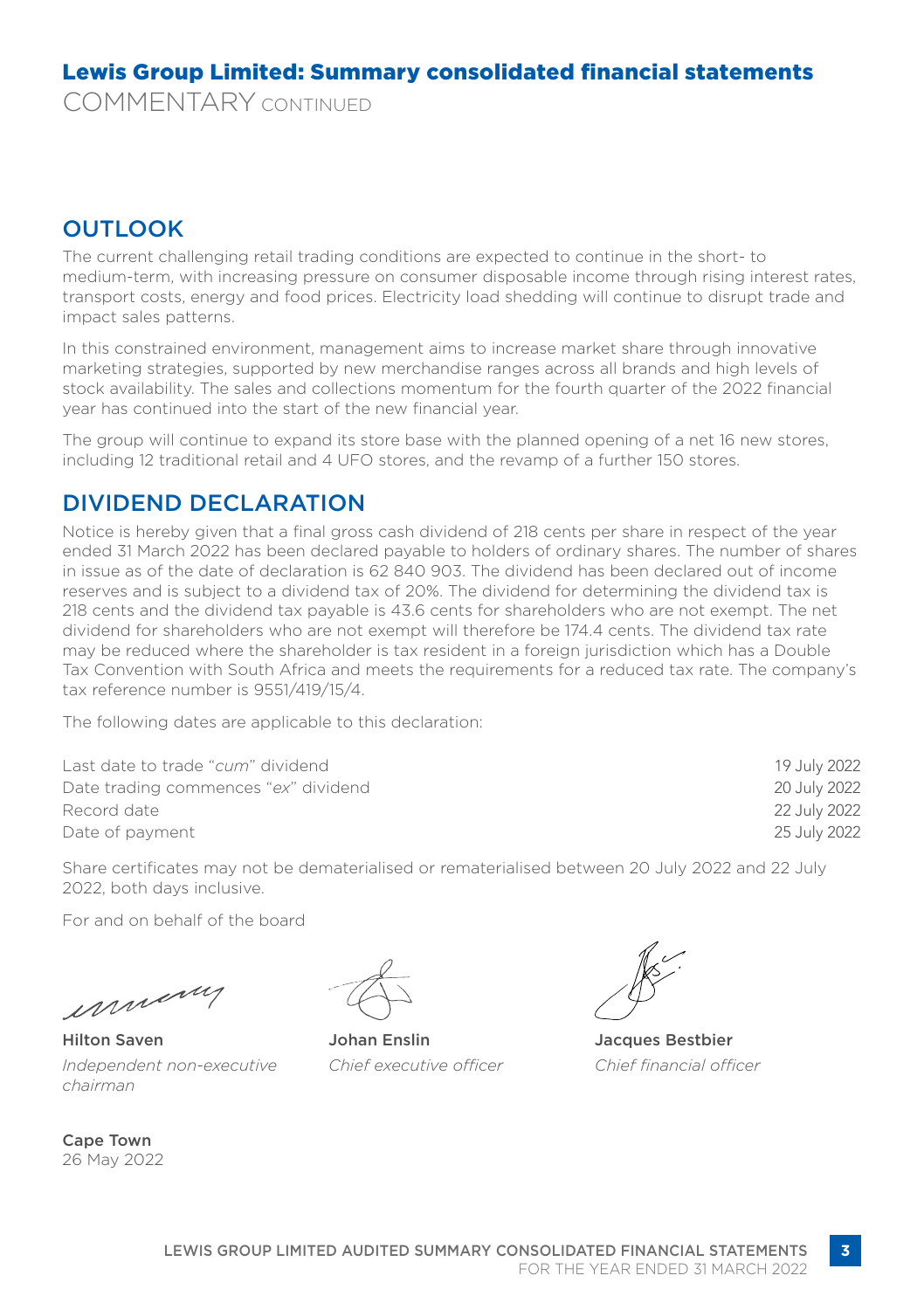#### To the Shareholders of Lewis Group Limited

#### OPINION

The summary consolidated financial statements of Lewis Group Limited, contained in the accompanying abridged report, which comprise the summary consolidated balance sheet as at 31 March 2022, the summary consolidated income statement, the summary consolidated statement of comprehensive income, the summary consolidated statement of changes in equity and summary consolidated cash flow statement for the year then ended, and related notes, are derived from the audited consolidated financial statements of Lewis Group Limited for the year ended 31 March 2022.

In our opinion, the accompanying summary consolidated financial statements are consistent, in all material respects, with the audited consolidated financial statements, in accordance with the requirements of the JSE Limited Listings Requirements for abridged reports, as set out in note 1 to the summary consolidated financial statements, and the requirements of the Companies Act of South Africa as applicable to summary financial statements.

#### SUMMARY CONSOLIDATED FINANCIAL STATEMENTS

The summary consolidated financial statements do not contain all the disclosures required by International Financial Reporting Standards and the requirements of the Companies Act of South Africa as applicable to annual financial statements. Reading the summary consolidated financial statements and the auditor's report thereon, therefore, is not a substitute for reading the audited consolidated financial statements and the auditor's report thereon.

#### THE AUDITED CONSOLIDATED FINANCIAL STATEMENTS AND OUR REPORT THEREON

We expressed an unmodified audit opinion on the audited consolidated financial statements in our report dated 26 May 2022. That report also includes communication of key audit matters. Key audit matters are those matters that, in our professional judgement, were of most significance in our audit of the consolidated financial statements of the current period.

#### DIRECTORS' RESPONSIBILITY FOR THE SUMMARY CONSOLIDATED FINANCIAL STATEMENTS

The directors are responsible for the preparation of the summary consolidated financial statements in accordance with the requirements of the JSE Limited Listings Requirements for abridged reports, set out in note 1 to the summary consolidated financial statements, and the requirements of the Companies Act of South Africa as applicable to summary financial statements.

#### AUDITOR'S RESPONSIBILITY

Our responsibility is to express an opinion on whether the summary consolidated financial statements are consistent, in all material respects, with the audited consolidated financial statements based on our procedures, which were conducted in accordance with International Standard on Auditing (ISA) 810 (Revised), *Engagements to Report on Summary Financial Statements*.

PriewatchcuseCapers Inc

**PricewaterhouseCoopers Inc. Director: MC Hamman** Registered Auditor

Cape Town, South Africa 26 May 2022

**4**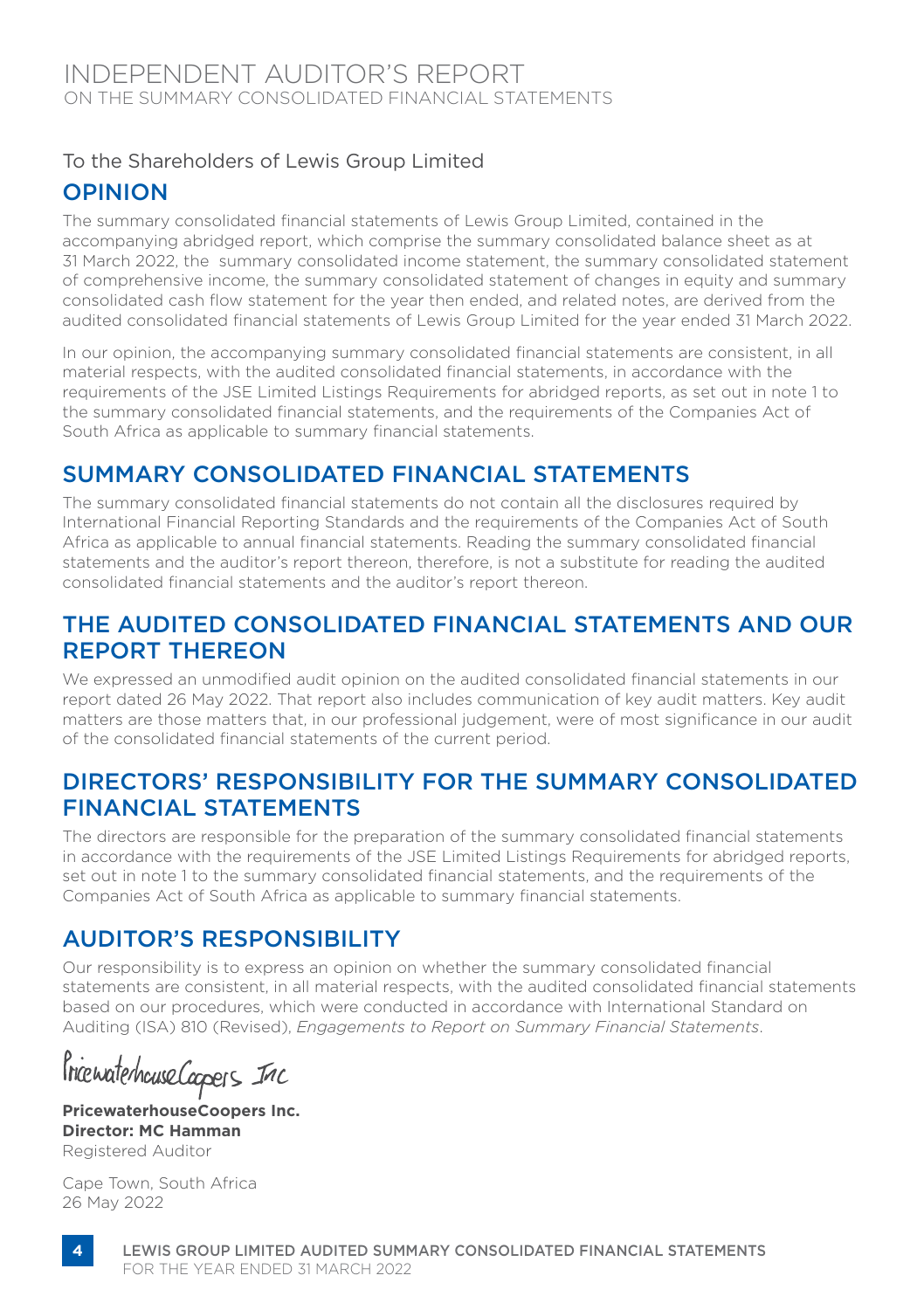INCOME STATEMENT for the year ended 31 March 2022

|                                                                                                        | Notes                    | 2022<br><b>Audited</b><br>Rm             | 2021<br>Audited<br><b>Rm</b>               |
|--------------------------------------------------------------------------------------------------------|--------------------------|------------------------------------------|--------------------------------------------|
| Revenue                                                                                                | 4.1                      | 7 256.1                                  | 6725.9                                     |
| Retail revenue                                                                                         | 4.2                      | 5 200.5                                  | 4 7 4 7 .7                                 |
| Merchandise sales                                                                                      |                          | 4 3 8 2.5                                | 3931.2                                     |
| Ancillary services                                                                                     |                          | 818.0                                    | 816.5                                      |
| Insurance revenue                                                                                      |                          | 776.0                                    | 707.2                                      |
| Effective interest income                                                                              |                          | 1 279.6                                  | 1 271.0                                    |
| Cost of merchandise sales                                                                              | 5                        | (2,607.6)                                | (2 288.8)                                  |
| Operating costs                                                                                        |                          | (3881.7)                                 | (3702.0)                                   |
| Debtor costs                                                                                           | 2.2                      | (702.4)                                  | (813.0)                                    |
| Bad debts net of recoveries                                                                            |                          | (825.7)                                  | (923.3)                                    |
| Movement in debtors' impairment provision                                                              |                          | 123.3                                    | 110.3                                      |
| Employment costs                                                                                       | 8.1                      | (1411.7)                                 | (1259.1)                                   |
| Administration and IT                                                                                  |                          | (345.1)                                  | (325.3)                                    |
| Transport and travel                                                                                   |                          | (278.6)                                  | (241.9)                                    |
| Marketing                                                                                              |                          | (279.9)                                  | (184.2)                                    |
| Depreciation and amortisation                                                                          |                          | (327.8)                                  | (303.3)                                    |
| Other operating costs                                                                                  |                          | (536.2)                                  | (575.2)                                    |
| Operating profit before impairments and capital items                                                  | 14                       | 766.8                                    | 735.1                                      |
| Impairments and capital items                                                                          |                          | (98.9)                                   | (39.6)                                     |
| Operating profit<br>Investment income<br>Interest paid<br>Interest received<br>Foreign exchange losses | 3.2<br>9.3<br>9.3<br>9.3 | 667.9<br>34.6<br>(48.9)<br>25.4<br>(5.1) | 695.5<br>39.1<br>(105.3)<br>17.2<br>(42.1) |
| Profit before taxation                                                                                 | 10                       | 673.9                                    | 604.4                                      |
| Taxation                                                                                               |                          | (190.8)                                  | (171.5)                                    |
| Net profit attributable to ordinary shareholders                                                       |                          | 483.1                                    | 432.9                                      |
| Earnings per share                                                                                     | (cents)                  | 730.7                                    | 576.4                                      |
| Diluted earnings per share                                                                             | (cents)                  | 709.9                                    | 565.3                                      |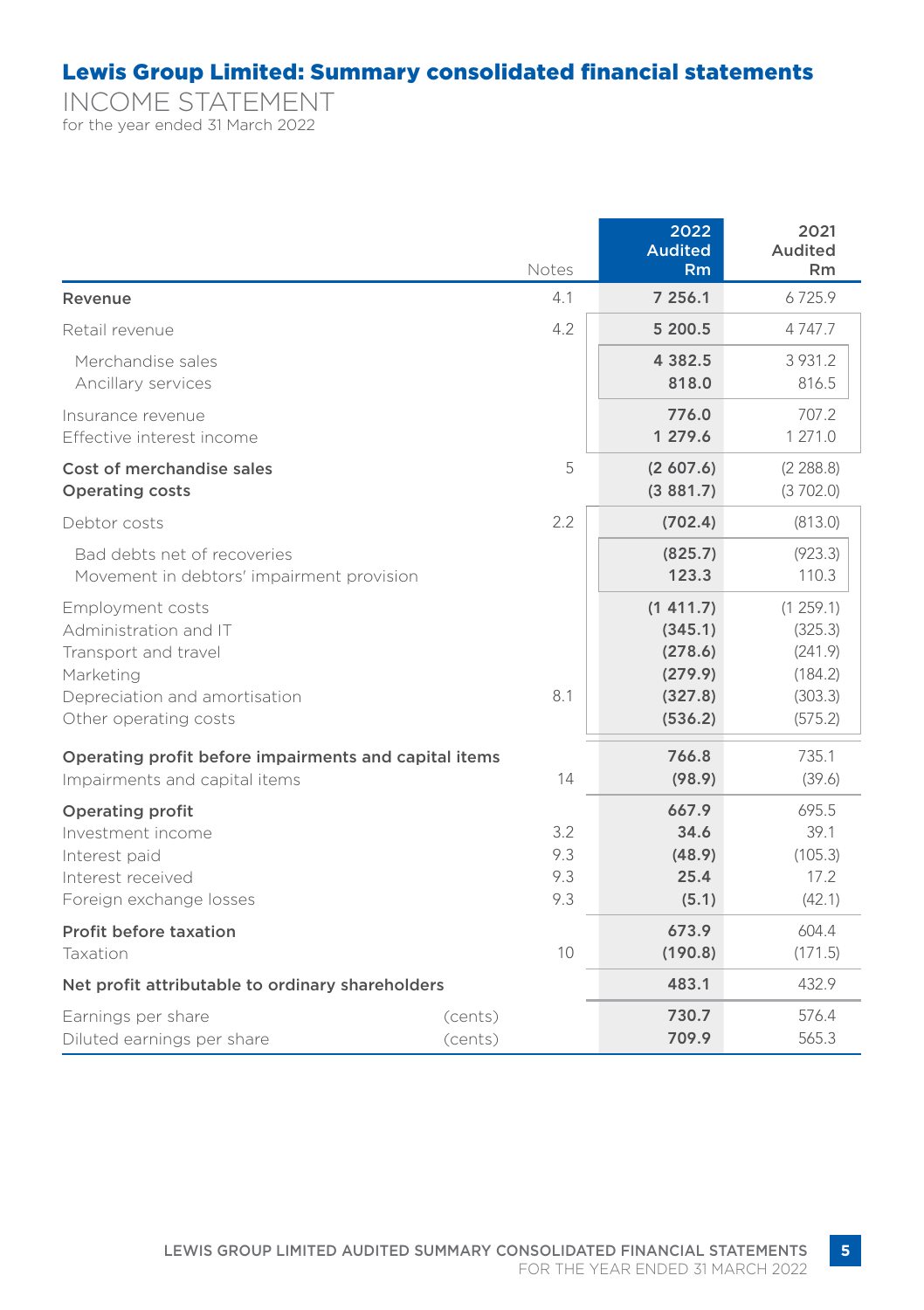STATEMENT OF COMPREHENSIVE INCOME for the year ended 31 March 2022

|                                                                                                                                          | 2022<br><b>Audited</b><br>Rm | 2021<br>Audited<br><b>Rm</b> |
|------------------------------------------------------------------------------------------------------------------------------------------|------------------------------|------------------------------|
| Net profit for the year<br>Items that may be subsequently reclassified to income statement:<br>Movement in other reserves                | 483.1                        | 432.9                        |
| Fair value adjustments                                                                                                                   | (3.9)<br>9.0                 | (2.8)<br>19.1                |
| Changes in the fair value of debt instruments at fair value<br>through other comprehensive income - FVOCI debt investments<br>Tax effect | 12.5<br>(3.5)                | 26.5<br>(7.4)                |
| Disposal of FVOCI debt investments                                                                                                       |                              | (0.4)                        |
| Disposal<br>Tax effect                                                                                                                   |                              | (0.5)<br>0.1                 |
| Foreign currency translation reserve                                                                                                     | (12.9)                       | (21.5)                       |
| Items that may not be subsequently reclassified to income<br>statement:<br>Retirement benefit remeasurements                             | 6.5                          | (8.6)                        |
| Remeasurements of the retirement asset and liabilities<br>Tax effect                                                                     | 9.1<br>(2.6)                 | (11.9)<br>3.3                |
| Other comprehensive income                                                                                                               | 2.6                          | (11.4)                       |
| Total comprehensive income for the year attributable to<br>equity shareholders                                                           | 485.7                        | 421.5                        |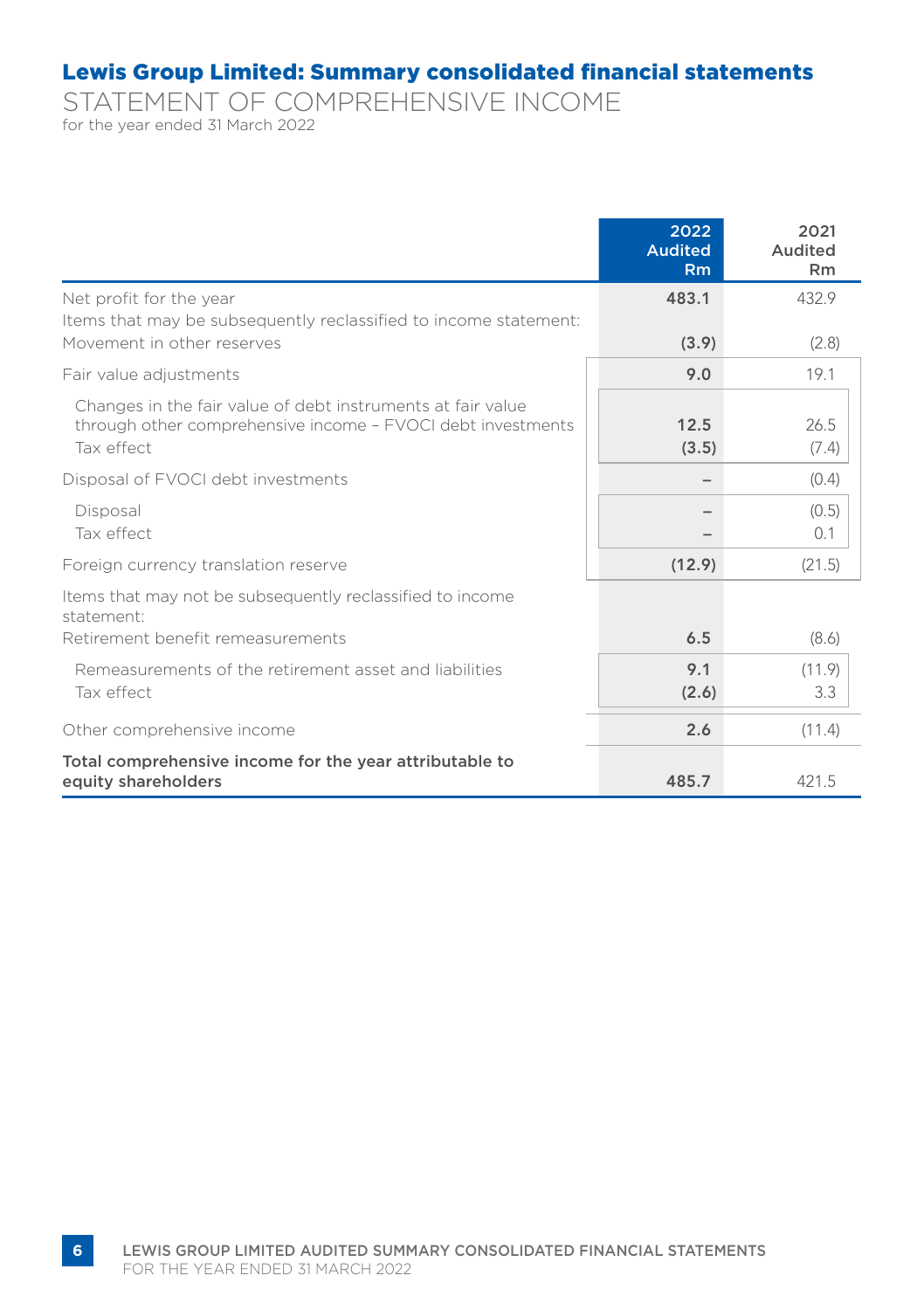EARNINGS AND DIVIDENDS PER SHARE for the year ended 31 March 2022

|                                                                 | 2022<br><b>Audited</b> | 2021<br>Audited |
|-----------------------------------------------------------------|------------------------|-----------------|
| Weighted average number of shares                               |                        |                 |
| Weighted average<br>(1000)                                      | 66 112                 | 75 109          |
| (1000)<br>Diluted weighted average                              | 68 056                 | 76 580          |
| <b>Headline earnings</b>                                        |                        |                 |
| Attributable earnings<br>(Rm)                                   | 483.1                  | 432.9           |
| Profit on disposal of fixed assets<br>(Rm)                      | (14.0)                 | (0.1)           |
| Impairment of right-of-use assets<br>(Rm)                       | 70.6                   | 24.3            |
| Goodwill impairment<br>(Rm)                                     | 31.4                   |                 |
| Profit on scrapping of fixed assets due to civil unrest<br>(Rm) | (10.0)                 |                 |
| (Rm)<br>Scrapping of assets                                     | 7.1                    |                 |
| Compensation from insurers<br>(Rm)                              | (17.1)                 |                 |
| Goodwill write-off<br>(Rm)                                      | $\qquad \qquad -$      | 5.9             |
| Headline earnings<br>(Rm)                                       | 561.1                  | 463.0           |
| Earnings per share                                              |                        |                 |
| Earnings per share<br>(cents)                                   | 730.7                  | 576.4           |
| Diluted earnings per share<br>(cents)                           | 709.9                  | 565.3           |
| Headline earnings per share                                     |                        |                 |
| Headline earnings per share<br>(cents)                          | 848.7                  | 616.5           |
| Diluted headline earnings per share<br>(cents)                  | 824.5                  | 604.6           |
| Dividends per share<br>Dividends paid per share                 |                        |                 |
| Final dividend 2021 (2020)<br>(cents)                           | 195.0                  | 65.0            |
| Interim dividend 2022 (2021)<br>(cents)                         | 195.0                  | 133.0           |
| (cents)                                                         | 390.0                  | 198.0           |
| Dividends declared per share                                    |                        |                 |
| Interim dividend 2022 (2021)<br>(cents)                         | 195.0                  | 133.0           |
| Final dividend 2022 (2021)<br>(cents)                           | 218.0                  | 195.0           |
| (cents)                                                         | 413.0                  | 328.0           |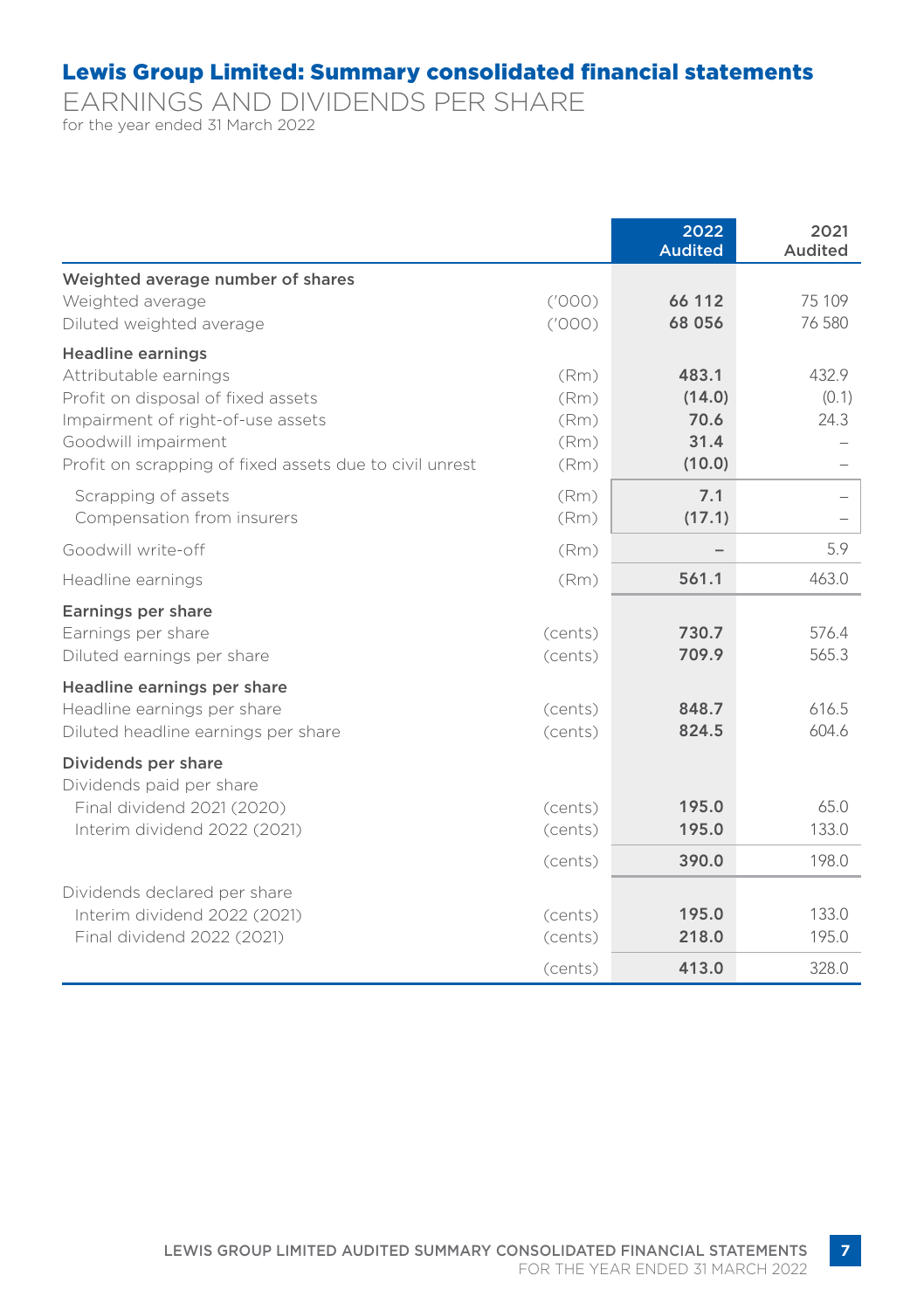BALANCE SHEET as at 31 March 2022

|                                                                 | Notes | 2022<br><b>Audited</b><br>Rm | 2021<br>Audited<br><b>Rm</b> |
|-----------------------------------------------------------------|-------|------------------------------|------------------------------|
| Assets                                                          |       |                              |                              |
| Non-current assets                                              |       |                              |                              |
| Property, plant and equipment                                   |       | 396.4                        | 386.0                        |
| Right-of-use assets                                             | 7.2   | 747.1                        | 635.0                        |
| Intangible assets                                               |       | 107.3                        | 114.2                        |
| Goodwill<br>Deferred taxation                                   |       | 151.0<br>82.7                | 182.4<br>112.2               |
| Retirement benefit asset                                        |       | 109.8                        | 105.4                        |
| Financial assets - insurance investments                        | 3.1   | 266.1                        | 253.6                        |
|                                                                 |       | 1860.4                       | 1788.8                       |
| <b>Current assets</b>                                           |       |                              |                              |
| Inventories                                                     |       | 1 018.8                      | 947.8                        |
| Trade, insurance and other receivables                          | 2.1   | 3 535.0                      | 3 3 6 7 . 3                  |
| Taxation<br>Financial assets - insurance investments            | 3.1   | 28.1<br>156.7                | 48.8<br>223.7                |
| Cash-on-hand and deposits                                       | 9.1   | 308.1                        | 447.0                        |
|                                                                 |       | 5 046.7                      | 5 0 3 4 . 6                  |
| Total assets                                                    |       | 6 907.1                      | 6 823.4                      |
| <b>Equity and liabilities</b>                                   |       |                              |                              |
| Capital and reserves                                            |       |                              |                              |
| Share capital and premium                                       |       | 0.9                          | 0.9                          |
| Treasury shares<br>Other reserves                               |       | (3.7)<br>11.4                | (0.4)<br>33.6                |
| Retained earnings                                               |       | 4708.4                       | 4838.6                       |
|                                                                 |       | 4 7 1 7 .0                   | 4 872.7                      |
| <b>Non-current liabilities</b>                                  |       |                              |                              |
| Lease liabilities                                               | 7.1   | 700.1                        | 556.0                        |
| Deferred taxation                                               |       | 27.4                         | 20.6                         |
| Retirement benefit liability                                    |       | 77.3                         | 79.1                         |
|                                                                 |       | 804.8                        | 655.7                        |
| <b>Current liabilities</b>                                      |       |                              |                              |
| Trade and other payables                                        |       | 685.0                        | 674.5                        |
| Payments in advance                                             |       | 181.1<br>102.2               | 162.8<br>123.1               |
| Insurance liabilities<br>Short-term interest-bearing borrowings | 9.1   | 80.8                         |                              |
| Lease liabilities                                               | 7.1   | 250.2                        | 249.8                        |
| Taxation                                                        |       | 86.0                         | 84.8                         |
|                                                                 |       | 1 385.3                      | 1 295.0                      |
| Total equity and liabilities                                    |       | 6 907.1                      | 6823.4                       |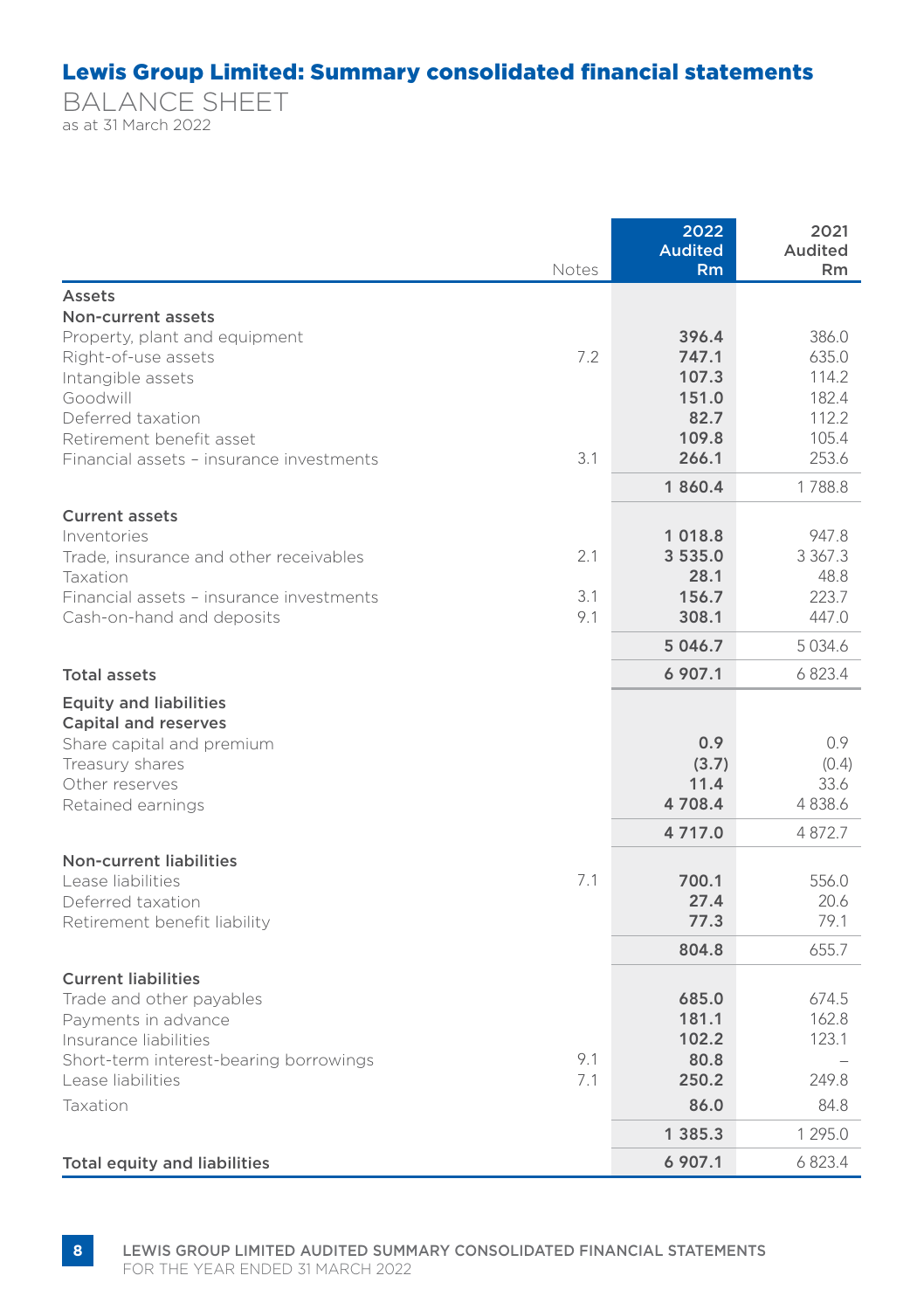STATEMENT OF CHANGES IN EQUITY for the year ended 31 March 2022

|                                                                             | 2022<br><b>Audited</b><br>Rm | 2021<br>Audited<br><b>Rm</b> |
|-----------------------------------------------------------------------------|------------------------------|------------------------------|
| Share capital and premium                                                   |                              |                              |
| Opening balance                                                             | 0.9                          | 0.9                          |
| Cost of own shares acquired                                                 | (353.2)                      | (112.6)                      |
| Transfer of cost of cancelled shares                                        | 353.2                        | 112.6                        |
|                                                                             | 0.9                          | 0.9                          |
| <b>Treasury shares</b>                                                      |                              |                              |
| Opening balance                                                             | (0.4)                        | (1.0)                        |
| Share awards to employees                                                   | 51.8                         | 23.6                         |
| Cost of own shares acquired                                                 | (55.1)                       | (23.0)                       |
|                                                                             | (3.7)                        | (0.4)                        |
| Other reserves                                                              |                              |                              |
| Opening balance                                                             | 33.6                         | 52.3                         |
| Other comprehensive income for the year:                                    |                              |                              |
| Changes in fair value of FVOCI debt investments                             | 9.0                          | 19.1                         |
| Disposal of FVOCI debt investments                                          |                              | (0.4)                        |
| Foreign currency translation reserve                                        | (12.9)                       | (21.5)                       |
| Equity-settled share-based payments                                         | 21.1                         | 24.3                         |
| Transfer of share-based payments reserve to retained earnings               |                              |                              |
| on vesting                                                                  | (39.4)                       | (40.2)                       |
|                                                                             | 11.4                         | 33.6                         |
| <b>Retained earnings</b>                                                    |                              |                              |
| Opening balance                                                             | 4838.6                       | 4 6 5 7 . 3                  |
| Net profit attributable to ordinary shareholders                            | 483.1                        | 432.9                        |
| Distribution to shareholders                                                | (254.2)                      | (147.0)                      |
| Transfer of cost of cancelled shares                                        | (353.2)                      | (112.6)                      |
| Transfer of share-based payments reserve to retained earnings<br>on vesting | 39.4                         | 40.2                         |
| Retirement benefit remeasurements                                           | 6.5                          | (8.6)                        |
| Share awards to employees                                                   | (51.8)                       | (23.6)                       |
|                                                                             | 4 708.4                      | 4 8 3 8.6                    |
| Balance as at 31 March                                                      | 4 717.0                      | 4872.7                       |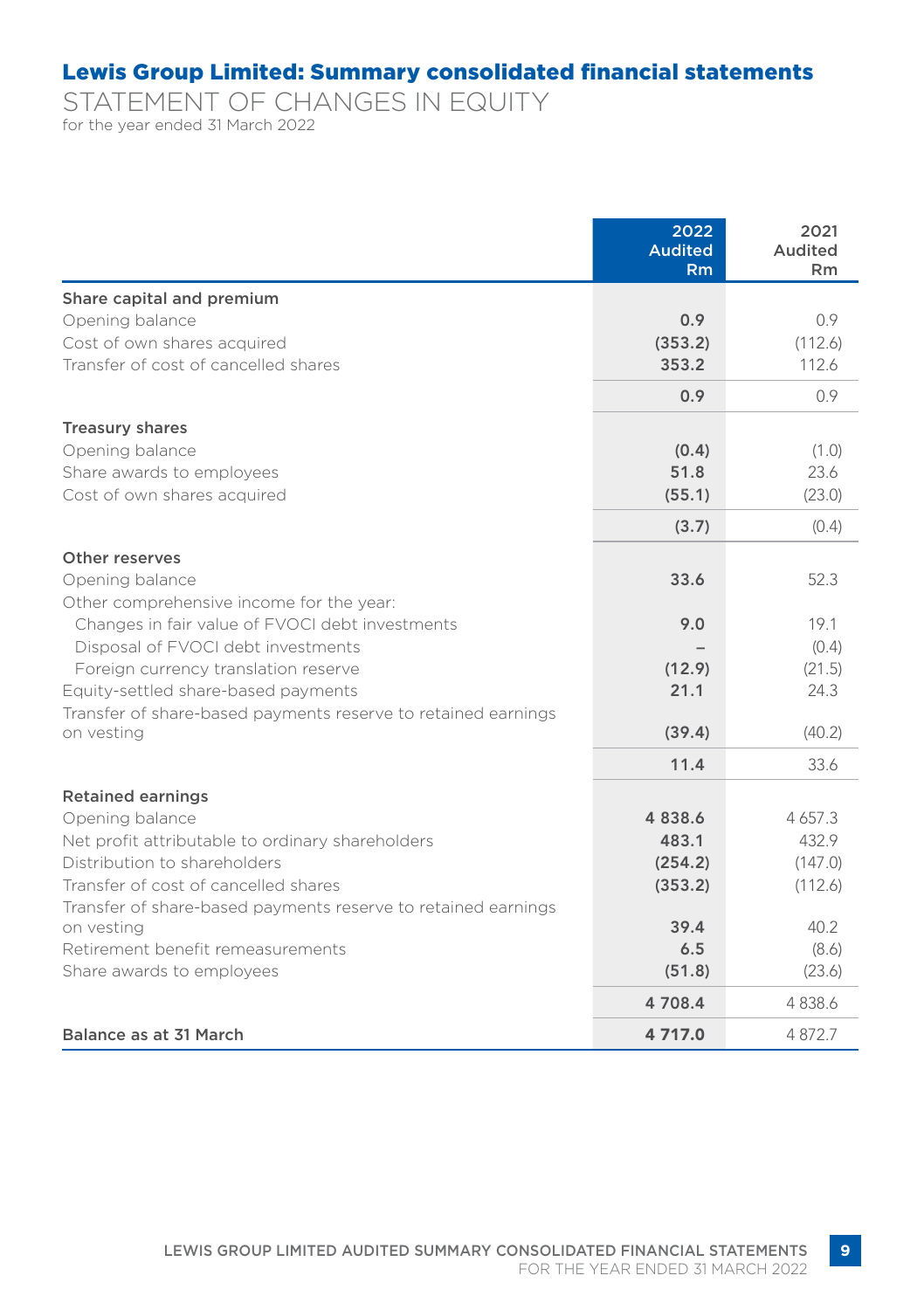CASH FLOW STATEMENT for the year ended 31 March 2022

|                                                                        | Notes | 2022<br><b>Audited</b><br>Rm | 2021<br>Audited<br><b>Rm</b> |
|------------------------------------------------------------------------|-------|------------------------------|------------------------------|
| Cash flow from operating activities                                    |       |                              |                              |
| Cash flow from trading                                                 | 11.1  | 1 0 1 9 . 5                  | 1 0 5 3 . 3                  |
| Changes in working capital                                             | 11.2  | (156.2)                      | (138.7)                      |
| Cash flow from operations                                              |       | 863.3                        | 914.6                        |
| Interest received other than from trade receivables                    |       | 25.4                         | 55.8                         |
| Interest paid                                                          | 11.3  | (74.7)                       | (90.4)                       |
| Foreign exchange losses                                                |       | (4.8)                        | (16.6)                       |
| Taxation paid                                                          |       | (104.2)                      | (55.3)                       |
|                                                                        |       | 705.0                        | 808.1                        |
| Cash utilised in investing activities                                  |       |                              |                              |
| Purchases of insurance investments                                     | 3.1   | (51.2)                       | (61.1)                       |
| Disposals of insurance investments                                     |       | 152.8                        | 84.2                         |
| Acquisition of property, plant and equipment and                       |       |                              |                              |
| intangible assets                                                      |       | (119.5)                      | (121.3)                      |
| Proceeds on disposal and scrapping of property, plant<br>and equipment |       | 52.3                         | 2.6                          |
|                                                                        |       | 34.4                         | (95.6)                       |
| Cash flow from financing activities                                    |       |                              |                              |
| Dividends paid                                                         |       | (254.2)                      | (147.0)                      |
| Payment of principal portion of lease liabilities                      | 7.1   | (296.6)                      | (254.2)                      |
| Repayments of borrowings                                               |       |                              | (922.1)                      |
| Purchase of own shares                                                 |       | (408.3)                      | (135.6)                      |
|                                                                        |       | (959.1)                      | (1458.9)                     |
| Net decrease in cash and cash equivalents                              |       | (219.7)                      | (746.4)                      |
| Cash and cash equivalents at the beginning of the year                 |       | 447.0                        | 1 1 9 3 . 4                  |
| Cash and cash equivalents at the end of the year                       | 9.1   | 227.3                        | 447.0                        |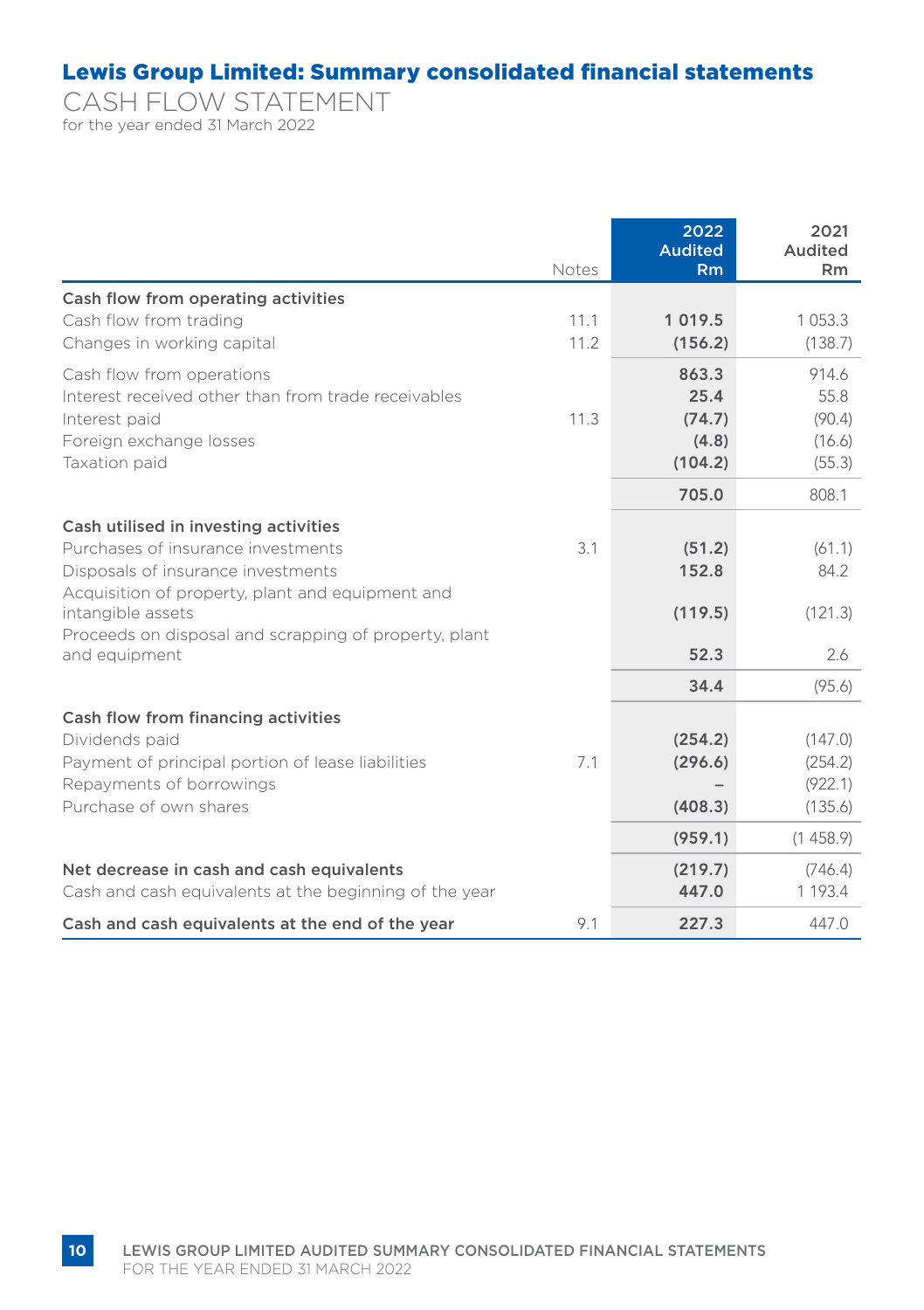NOTES TO THE SUMMARY FINANCIAL STATEMENTS for the year ended 31 March 2022

#### 1. BASIS OF REPORTING

The summary consolidated financial statements are prepared in accordance with the requirements of the JSE Limited Listings Requirements for abridged reports and the requirements of the Companies Act applicable to summary financial statements. The Listings Requirements require abridged reports to be prepared in accordance with the framework concepts; and the measurement and recognition requirements of International Financial Reporting Standards ("IFRS") and the SAICA Financial Reporting Guides as issued by the Accounting Practices Committee and Financial Pronouncements as issued by the Financial Reporting Standards Council and to also, as a minimum, contain the information required by IAS 34 Interim Financial Reporting.

The accounting policies applied in the preparation of the consolidated financial statements from which the summary consolidated financial statements were derived are in terms of IFRS and are consistent with those accounting policies applied in the preparation of the previous consolidated annual financial statements.

The group has a trading cycle of 1 April to 31 March aligned with its statutory year-end. The trading period of the previous financial year ran from 5 April 2020 to 31 March 2021. The impact of the shorter trading period in the previous financial year was insignificant due to the Covid-19 lockdown implemented from 27 March 2020 when stores were closed in accordance with Level 5 regulations.

These financial statements are a summary of the group's audited annual financial statements for the year-ended 31 March 2022. The audited annual financial statements were prepared by the group's Finance Department under the supervision of Mr J Bestbier CA(SA). A copy of the full set of the audited financial statements is available on the group website, www.lewisgroup.co.za.

These summary consolidated financial statements for the year-ended 31 March 2022 have been audited by PricewaterhouseCoopers Inc., who expressed an unmodified opinion thereon. The auditor also expressed an unmodified opinion on the annual financial statements from which these summary consolidated financial statements were derived. The audited financial statements and the auditor's report thereon are available for inspection at the company's registered office and on the group website, www.lewisgroup.co.za.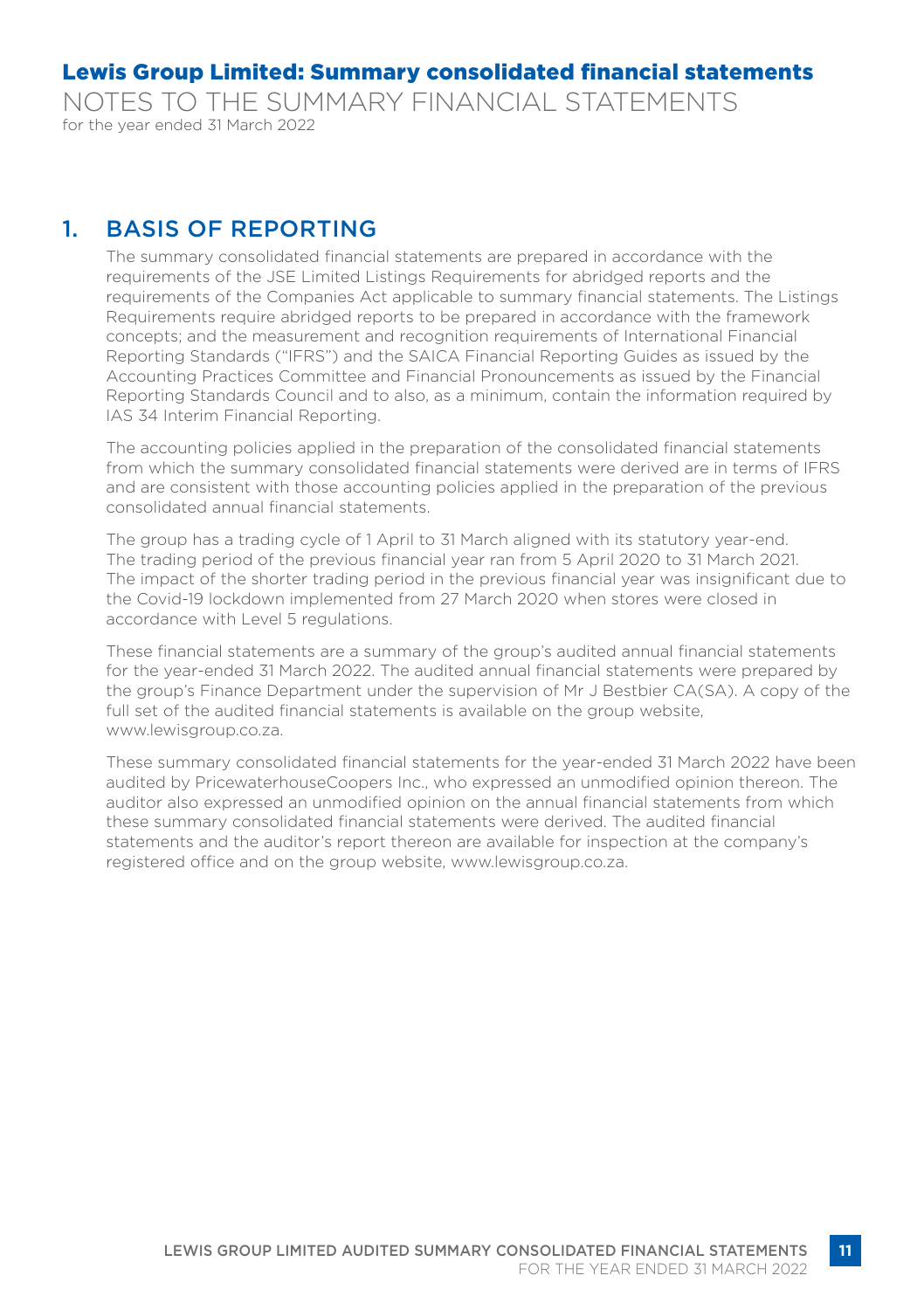NOTES TO THE SUMMARY FINANCIAL STATEMENTS CONTINUED for the year ended 31 March 2022

#### 2. TRADE, OTHER RECEIVABLES AND DEBTOR COSTS

#### 2.1 Trade, insurance and other receivables

|                                                                                     |         | 2022<br><b>Audited</b><br>Rm | 2021<br>Audited<br><b>Rm</b> |
|-------------------------------------------------------------------------------------|---------|------------------------------|------------------------------|
| Trade and insurance receivables                                                     |         | 5 6 9 6.7                    | 5691.4                       |
| Trade receivables<br>Insurance receivables                                          |         | 5 5 8 1 . 3<br>115.4         | 5 5 5 1 . 5<br>139.9         |
| Provision for impairment                                                            |         | (2, 300.4)                   | (2423.7)                     |
| Trade receivables<br>Insurance receivables                                          |         | (2, 233.3)<br>(67.1)         | (2338.5)<br>(85.2)           |
| Trade and insurance receivables (net)                                               |         | 3 3 9 6 . 3                  | 3 267.7                      |
| Due within 12 months<br>Due after 12 months                                         |         | 2 162.4<br>1 233.9           | 2098.5<br>1 169.2            |
| Other receivables                                                                   |         | 138.7                        | 99.6                         |
| Total trade, insurance and other receivables                                        |         | 3 5 3 5 .0                   | 3 3 6 7 . 3                  |
| Debtors' impairment provision as a percentage of<br>debtors at gross carrying value | $(\% )$ | 40.4                         | 42.6                         |

Amounts due from trade receivables after one year are reflected as current, as they form part of the normal operating cycle. The credit terms of trade receivables range from 6 to 36 months.

Other receivables consist of prepayments, VAT, foreign reinsurance receivables and investment in insurance cell captive.

#### Payment ratings

The customer's payment profile is managed by using payment ratings. Payment ratings are determined on an individual customer level and aggregated over all the customer's sub-accounts. Payment ratings measure the customer's actual payments received over the lifetime of the account relative to the instalments due in terms of the contract.

There are 13 payment ratings with customers being allocated to one of these 13 payment ratings in accordance with their payment behaviour. For the purpose of managing the business, the 13 payment ratings are summarised into 3 main groupings, namely:

#### • Satisfactory paid

These represent customers with a payment rating of between 9 and 13, with the lowest rated customers having paid an average of approximately 70% over the contract period.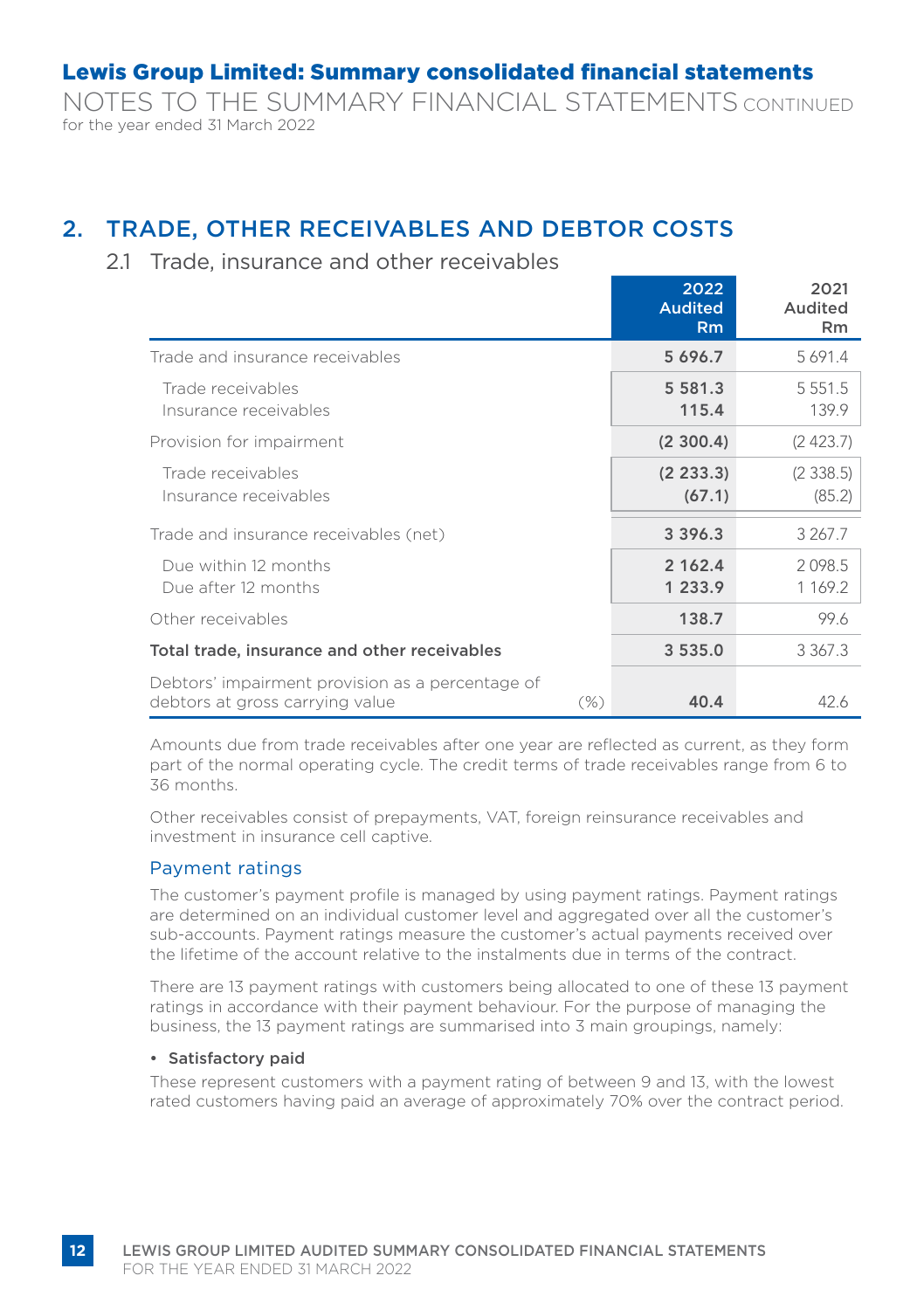NOTES TO THE SUMMARY FINANCIAL STATEMENTS CONTINUED for the year ended 31 March 2022

#### 2. TRADE, OTHER RECEIVABLES AND DEBTOR COSTS CONTINUED

#### 2.1 Trade, insurance and other receivables continued Payment ratings continued

#### **• Slow payers**

These represent customers with a payment rating of 7 and 8, with the lowest rated customers having paid an average of approximately 55% of amounts due over the contract period.

#### • Non-performing accounts

These represent customers not classified as Satisfactory paid or Slow payers with a payment rating of 6 and lower.

These payment ratings are used to categorise and report on customers at the store level to re-sell to satisfactory paid customers and to follow up the slow paying and nonperforming customers.

#### Impairment modelling

In accordance with paragraph 5.5.15(a)(ii) of IFRS 9, the group has elected to apply the simplified model and measures the impairment allowance at an amount equal to lifetime expected credit losses ("ECL"). This policy has been applied to all trade receivables. Lifetime ECL are assessed by determining cash flows on a probability-weighted basis and discounting these at the effective interest rate including initiation fees.

The probability-weighted cash flows are calculated using the following:

- Transition matrix and conditional probabilities.
- Payment performance for each payment state.

The transition matrix and conditional probabilities are calculated using the trade receivables population payment behaviour for each payment state and has been developed using the group's customer payment history over the last five years. The transition matrices have been developed for each of the countries which predicts the population's payment behaviour and probability of the account being in a particular payment state and transitioning into future payment states. The key states in the transitional matrix are the following:

- Customers' lifetime payment rating which measures the customers actual payments received over the lifetime of the account relative to the contractual instalments due.
- Age of the account.
- Term of the contract.

For each term, lifetime payment rating and age, the transitional matrix maps the probability of an account transitioning into future lifetime payment ratings for the remaining months on book. Cash flows are forecasted up to month 60 of the account.

The payment performance for each payment state is calculated using the actual payment history for each payment rating over the last 12 months.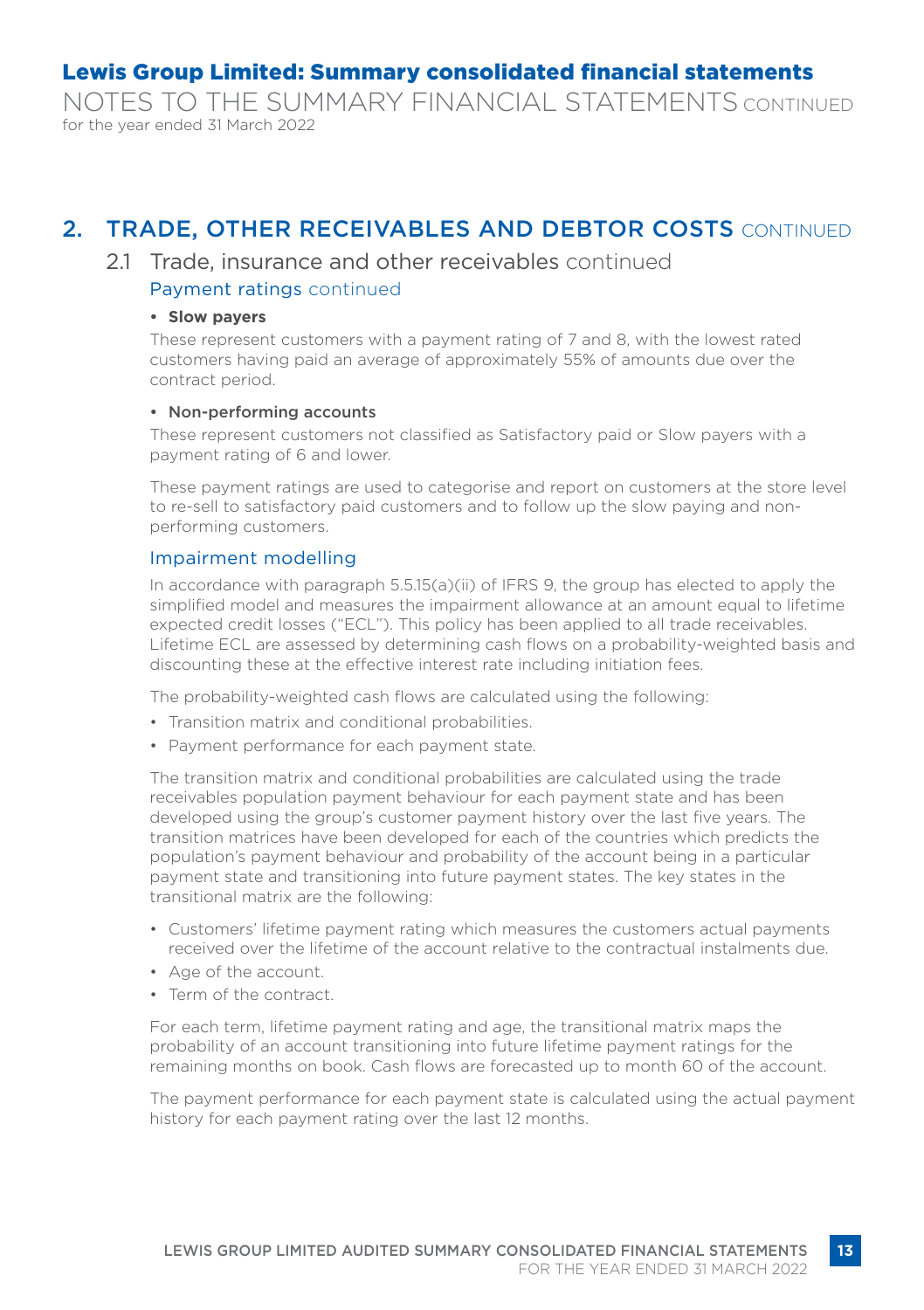NOTES TO THE SUMMARY FINANCIAL STATEMENTS CONTINUED for the year ended 31 March 2022

#### 2. TRADE, OTHER RECEIVABLES AND DEBTOR COSTS CONTINUED

#### 2.1 Trade, insurance and other receivables continued

#### Forward-looking information

IFRS 9 requires that the ECL impairment provision considers potential future changes in the economic environment. To achieve this, an economic overlay model has been developed by performing a regression analysis between key economic variables and the percentage of performing accounts rolling into non-performing states in the following 12 months. This analysis is done on an annual basis to identify the relevant economic variables and assess the degree of correlation with the non-performing category.

The assessment for 2022 has identified the following economic variables as those with the highest degree of statistical significance:

- Real durable consumption, adjusted to account for GDP growth.
- Year-on-year change in debt/disposable income.

Base, upside and downside scenarios using the economic variables above is determined and a weighted average scenario prepared. This is compared to the base position and an appropriate adjustment is made to the whole trade receivables book. The three scenarios project the future impact of the economic variables on the impairment provision.

The economic environment has been severely disrupted in the recent past and management is of the view that trading conditions will become tougher. Covid-19 and the Russia/Ukraine war continues to pose a significant threat to the global economy, whilst recent unrests and floods placed further pressure on the local economy. Record high unemployment rates, rising inflation and higher interest rates are likely to result in additional strain on the South African consumer.

Taking the above aggravating circumstances into consideration, management has assigned a probability of 70% to the downside scenario, 25% to the base scenario and 5% to the upside scenario for the 12-month forecast. The resultant impact of R270.4 million was included in the group's ECL impairment provision.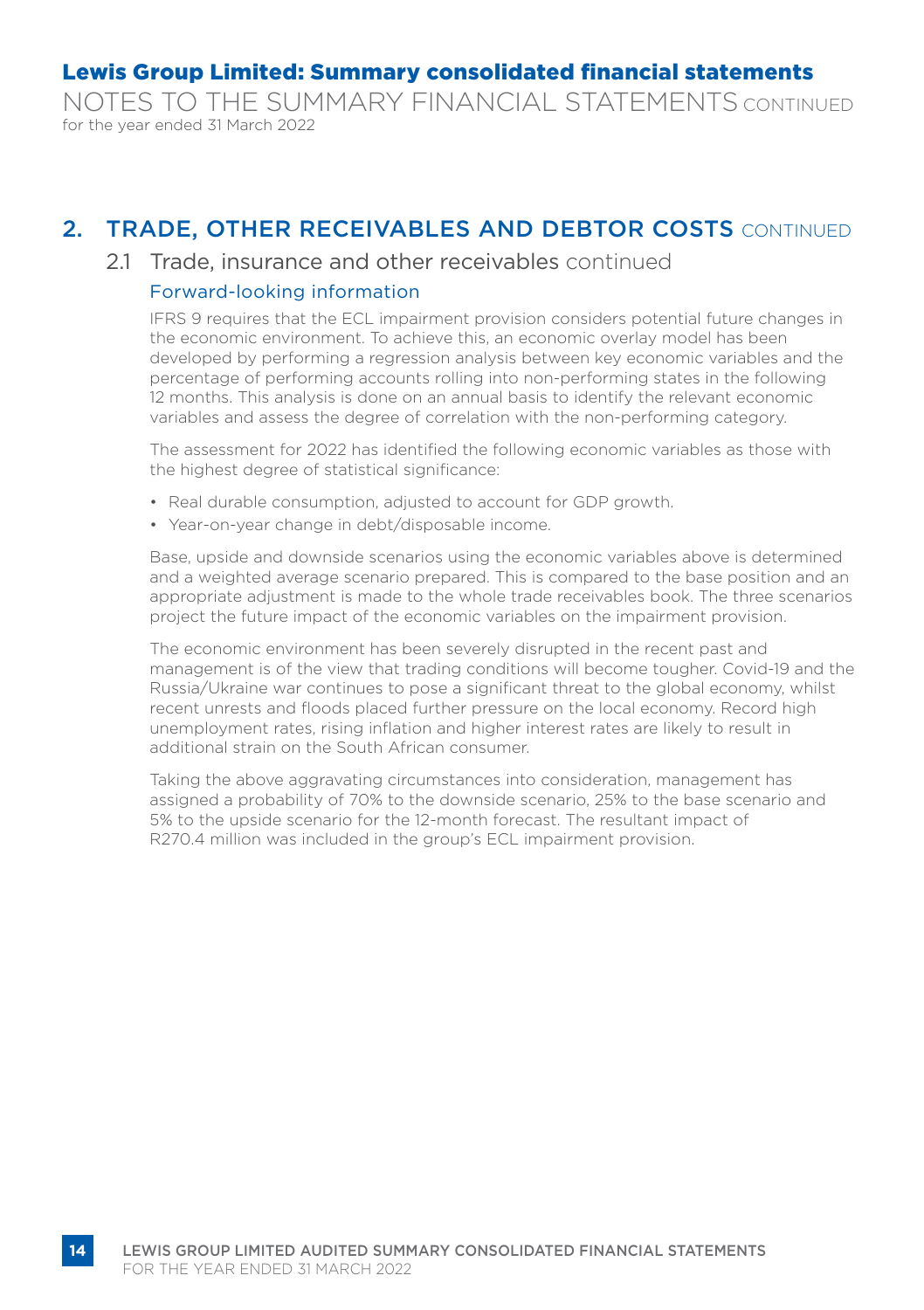NOTES TO THE SUMMARY FINANCIAL STATEMENTS CONTINUED for the year ended 31 March 2022

#### 2. TRADE, OTHER RECEIVABLES AND DEBTOR COSTS CONTINUED

#### 2.1 Trade, insurance and other receivables continued Forward-looking information continued

Management's areas of judgement include the probabilities of these scenarios occurring, the severity of the scenarios and the potential impact it might have on payment performance. A sensitivity analysis has been performed and the impact is illustrated below:

|                                                    |           | 2022     |
|----------------------------------------------------|-----------|----------|
| Probability-weighted impact of all three scenarios | <b>Rm</b> | % change |
|                                                    | 270.4     |          |
| 100% downside scenario                             | 302.1     | 11.7     |
| 100% base scenario                                 | 211.6     | (21.7)   |
| 100% upside scenario                               | 120.3     | (55.5)   |

In the prior year, due to the severely disrupted economic environment as a result of Covid-19, a lower statistical correlation was observed when performing this assessment at 31 March 2021 resulting in the conclusion that a pure statistical correlation model based on a regression analysis was not appropriate. Covid-19 continued to pose a significant threat to the economy and management's view was that trading conditions would become tougher. The impairment model used the last 12 months' payment performance and was therefore calibrated to allow for a distressed macroeconomic environment in the new financial year, similar to the experience of the year-ended March 2021. To incorporate the potential further impact of Covid-19 on the forward-looking information, the impact of event risk not accounted for was quantified by building stressed macroeconomic variables into the impairment model. These included further economic strain that could result from another hard lockdown, the discontinuation of Covid-19 social grants and the impact of government employees wage freeze on their ability to service debt. The combined impact on the group's ECL for these variables was R114.1 million.

#### Combined impairment and contractual arrears table

The table reflects the following:

- The main groupings of payment ratings describing payment behaviour.
- For each of the main groupings of payment ratings, the following is disclosed:
	- Number of customers.
	- Gross carrying value.
	- Impairment provision allocated to each grouping.
	- Contractual arrears for each grouping have been categorised by number of instalments in arrears.

The table referred to above is set out on the following page.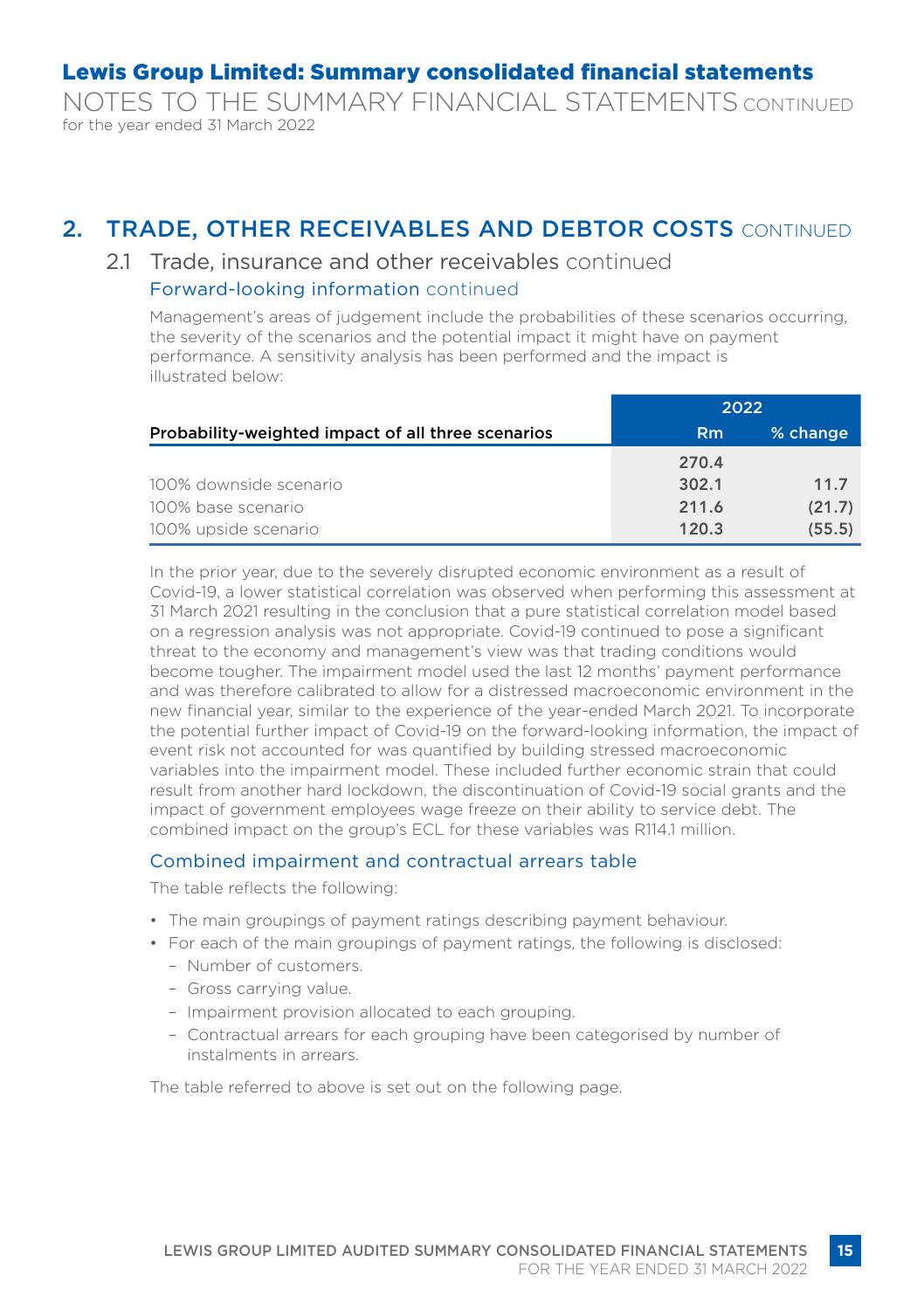## TRADE, OTHER RECEIVABLES AND DEBTOR COSTS CONTINUED **16**2. TRADE, OTHER RECEIVABLES AND DEBTOR COSTS CONTINUED  $\overline{\mathbf{N}}$

 $16$ 

Trade, insurance and other receivables continued 2.1 Trade, insurance and other receivables continued  $\overline{21}$ 

| ć      |
|--------|
| ı      |
|        |
|        |
| ï      |
|        |
| σ      |
|        |
|        |
|        |
| ř<br>5 |
|        |
| ı      |
| י      |
|        |
| ċ.     |
| ֘֝֕֕   |
| anal   |
|        |
|        |
|        |
|        |
|        |
|        |
|        |
| d      |
|        |
|        |
|        |

|                                   |                                               | Gross                     |                                                             |           |                                                            |              |                                      | Instalments in arrears |                    |
|-----------------------------------|-----------------------------------------------|---------------------------|-------------------------------------------------------------|-----------|------------------------------------------------------------|--------------|--------------------------------------|------------------------|--------------------|
| <b>Customer</b> grouping          | <b>Jumber of</b><br>customers<br><b>Total</b> | value<br><b>R'000</b>     | carrying Impairment Impairment<br>provision<br><b>R'000</b> | provision | <b>R'OOO</b><br>arrears<br><b>Total</b>                    | <b>R'000</b> | <b>R'OOO</b><br>$\mathbf{\tilde{c}}$ | <b>R'000</b>           | >5<br><b>R'000</b> |
| (%)<br>Satisfactory paid          | 79.0                                          | 455 999 3 905 943<br>68.6 | 36.6<br>841709                                              | 21.5      |                                                            |              | 592 552 169 347 116 257              | 85 423                 | 221525             |
| $(\%)$<br>Slow payers             | 69 098<br>12.0                                | 819 412<br>14.4           | 599 732<br>26.1                                             | 73.2      | 530 575                                                    | 58 173       | 56 023                               | 52726                  | 363653             |
| (%)<br>Non-performing<br>accounts | 51796<br>0.6                                  | 971311<br>17.0            | 37.3<br>858 977                                             | 88.4      | 759 918 47 276 46 618 45 898                               |              |                                      |                        | 620126             |
| Total                             |                                               |                           | 576 893 5 696 666 2 300 418                                 |           | 40.4   1 883 045   274 796   218 898   184 047   1 205 304 |              |                                      |                        |                    |

| )  |
|----|
| đ  |
|    |
|    |
|    |
| as |
|    |
|    |
|    |
|    |
|    |
|    |
|    |
|    |
|    |
|    |
|    |
|    |
|    |
|    |
|    |
|    |
|    |
| i  |
|    |
|    |
|    |

|                            | performing<br>$\frac{1}{2}$ | In duplum                             |              | <b>Debt counselling</b>               |              | No payment in three<br>consecutive months |                                 |                              |
|----------------------------|-----------------------------|---------------------------------------|--------------|---------------------------------------|--------------|-------------------------------------------|---------------------------------|------------------------------|
| Credit impaired categories | <b>R'000</b>                | accounts Satisfactory<br><b>R'000</b> | <b>R'000</b> | Slow pay Satisfactory<br><b>R'000</b> | <b>R'000</b> | Slow pay Satisfactory<br><b>R'000</b>     | <b>R'OOO</b><br><b>Zed MolS</b> | <b>R'000</b><br><b>Total</b> |
| Gross carrying value       | 971311                      | 1708                                  | 1878         | 44838                                 | 60 200       | 43703                                     |                                 | 58 981   1182619             |
| Impairment provision       | (858977)                    | (817)                                 | (1474)       | (13135)                               | (41628)      | (13300)                                   |                                 | $(41 175)$ (970 506)         |
| Amortised cost             | 112334                      | 891                                   | 404          | 31703                                 | 18572        | 30 403                                    | 17806                           | 212113                       |

#### Lewis Group Limited: Summary consolidated financial statements

NOTES TO THE SUMMARY FINANCIAL STATEMENTS CONTINUED for the year ended 31 March 2022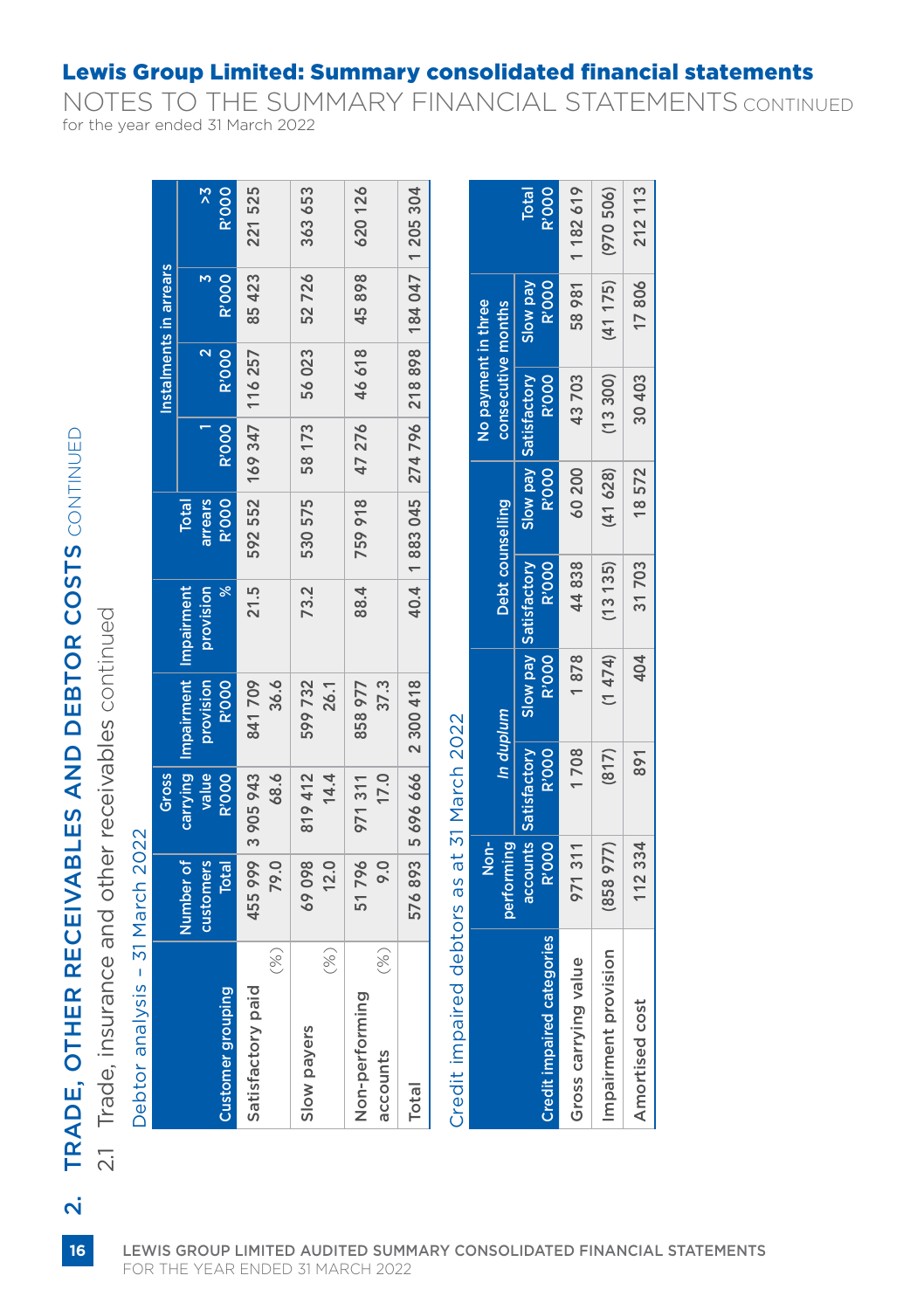# TRADE, OTHER RECEIVABLES AND DEBTOR COSTS CONTINUED 2. TRADE, OTHER RECEIVABLES AND DEBTOR COSTS CONTINUED

 $\overline{\mathbf{N}}$ 

Trade, insurance and other receivables continued 2.1 Trade, insurance and other receivables continued  $\frac{1}{2}$ 

| ٦                |
|------------------|
|                  |
| ?<br>?<br>)<br>] |
|                  |
|                  |
| 5                |
|                  |
| ਨੋ               |
|                  |
|                  |
| N                |
| J                |
| ı                |
| ŋ                |
|                  |
| Ī<br>į           |
|                  |
|                  |
| leue             |
|                  |
|                  |
|                  |
|                  |
| Š                |
|                  |
| )<br>2<br>2      |
| 5<br>₫           |
|                  |
| ١                |

| <b>R'OOO</b><br>207 567<br>88 177<br>60193<br><b>R'000</b><br>59 197<br>592 247   169 226   118 916  <br>242 299<br>62430<br>60953<br><b>R'000</b><br>295 793<br>64 802<br><b>R'000</b><br>61765<br>2056506<br>895977<br>568 282<br>arrears<br><b>R'000</b><br>Total<br>42.6<br>provision<br>20.7<br>86.5<br>carrying   Impairment   Impairment<br>×<br>67.5<br>provision<br>30.3<br>25.5<br>1071346<br>44.2<br>2 423 669<br><b>R'000</b><br>733 902<br>618421<br>value<br>5691437<br>1238029<br>3537586<br>62.2<br><b>R'OOO</b><br>915822<br>21.7<br>16.1<br>430 459<br>578818<br>Number of<br>78608<br>customers<br>74.4<br>13.6<br>69751<br>12.0<br>Total<br>$(\%)$<br>(%)<br>$(\%)$<br>Customer grouping<br>Satisfactory paid<br>Non-performing<br>Slow payers<br>accounts<br>Total |  | Gross |  |  | instalments in arrears |         |
|-----------------------------------------------------------------------------------------------------------------------------------------------------------------------------------------------------------------------------------------------------------------------------------------------------------------------------------------------------------------------------------------------------------------------------------------------------------------------------------------------------------------------------------------------------------------------------------------------------------------------------------------------------------------------------------------------------------------------------------------------------------------------------------------|--|-------|--|--|------------------------|---------|
|                                                                                                                                                                                                                                                                                                                                                                                                                                                                                                                                                                                                                                                                                                                                                                                         |  |       |  |  |                        | λý      |
|                                                                                                                                                                                                                                                                                                                                                                                                                                                                                                                                                                                                                                                                                                                                                                                         |  |       |  |  |                        | 215928  |
|                                                                                                                                                                                                                                                                                                                                                                                                                                                                                                                                                                                                                                                                                                                                                                                         |  |       |  |  |                        | 381853  |
|                                                                                                                                                                                                                                                                                                                                                                                                                                                                                                                                                                                                                                                                                                                                                                                         |  |       |  |  |                        | 713066  |
|                                                                                                                                                                                                                                                                                                                                                                                                                                                                                                                                                                                                                                                                                                                                                                                         |  |       |  |  |                        | 1310847 |

for the year ended 31 March 2022

### **31 March 2021** Credit impaired debtors as at 31 March 2021  $\frac{1}{\sqrt{2}}$ Credit impaired debtors as

| <u>ואמון המוני המוני המוני המוני המוני המוני המוני המוני המוני המוני המוני המוני המוני המוני המוני המוני המוני ה</u> |                          |                              |                          |                              |                          |                                           |                                 |                              |
|----------------------------------------------------------------------------------------------------------------------|--------------------------|------------------------------|--------------------------|------------------------------|--------------------------|-------------------------------------------|---------------------------------|------------------------------|
|                                                                                                                      | performing<br>Non-       | In duplum                    |                          | Debt counselling             |                          | No payment in three<br>consecutive months |                                 |                              |
| Credit impaired categories                                                                                           | accounts<br><b>R'OOO</b> | Satisfactory<br><b>R'000</b> | Slow pay<br><b>R'OOO</b> | Satisfactory<br><b>R'OOO</b> | slow pay<br><b>R'OOO</b> | Satisfactory<br><b>R'000</b>              | <b>R'OOO</b><br><b>Slow</b> pay | <b>R'OOO</b><br><b>Total</b> |
| Gross carrying value                                                                                                 | 1 238 029                | 2047                         | 1974                     | 32973                        | 56 203                   | 53074                                     | 80068                           | 1464368                      |
| Impairment provision                                                                                                 | (1071346)                | (939)                        | (1364)                   | (10496)                      | (35 820)                 | (18325)                                   |                                 | [53 172) (1 191 462)         |
| Amortised cost                                                                                                       | 166683                   | 1108                         | 610                      | 22 477                       | 20383                    | 34749                                     | 26896                           | 272906                       |

#### Lewis Group Limited: Summary consolidated financial statements

NOTES TO THE SUMMARY FINANCIAL STATEMENTS CONTINUED

LEWIS GROUP LIMITED AUDITED SUMMARY CONSOLIDATED FINANCIAL STATEMENTS FOR THE YEAR ENDED 31 MARCH 2022 **17**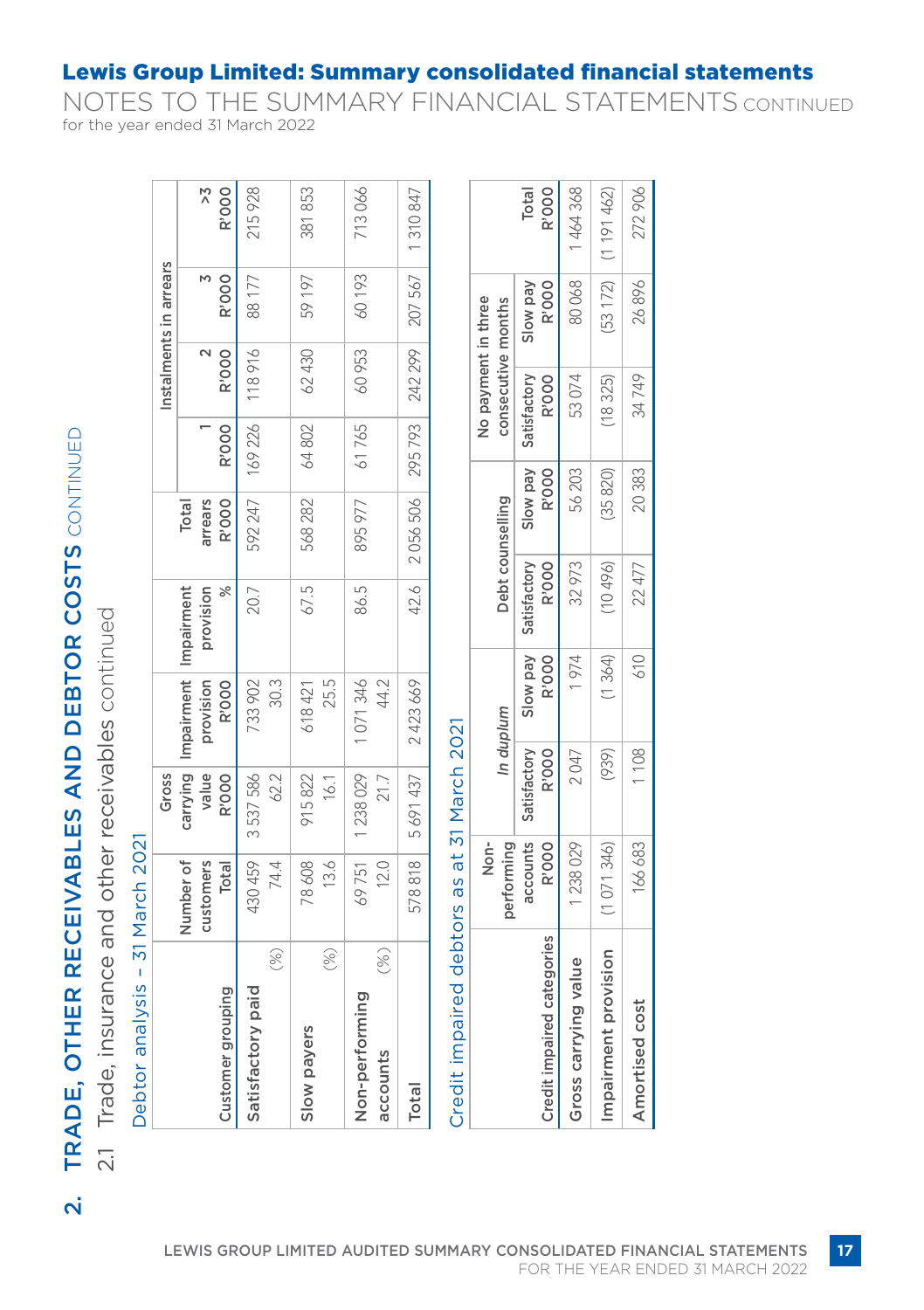NOTES TO THE SUMMARY FINANCIAL STATEMENTS CONTINUED for the year ended 31 March 2022

#### 2. TRADE, OTHER RECEIVABLES AND DEBTOR COSTS CONTINUED

#### 2.1 Trade, insurance and other receivables continued

#### Interest rate risk

Interest rates charged to customers are fixed at the date the contract is entered into. Consequently, there is no cash flow interest rate risk associated with these contracts during the term of the contract.

The average effective interest rate on instalment sale receivables is 19.6% (2021: 21.2%) and the average term of the sale is 32.7 months (2021: 32.4 months).

#### Fair value

In terms of paragraph 29(a) of IFRS 7, the carrying amounts reported in the balance sheet approximates fair value.

#### 2.2 Debtor costs

|                                                                                                                                | 2022<br><b>Audited</b><br>Rm | 2021<br>Audited<br><b>Rm</b> |
|--------------------------------------------------------------------------------------------------------------------------------|------------------------------|------------------------------|
| Bad debts                                                                                                                      | 902.0                        | 982.2                        |
| Bad debts before adjustment for interest on credit<br>impaired accounts<br>Adjustment for interest on credit impaired accounts | 1 0 2 1 . 3<br>(119.3)       | 1 1 3 3 . 0<br>(150.8)       |
| Bad debt recoveries<br>Movement in debtors' impairment provision                                                               | (76.3)<br>(123.3)            | (58.9)<br>(110.3)            |
| Closing balance<br>Opening balance                                                                                             | 2 300.4<br>(2423.7)          | 2423.7<br>(2534.0)           |
| Total debtor costs                                                                                                             | 702.4                        | 813.0                        |
| Debtor costs as a percentage of debtors at gross<br>carrying value<br>$(\% )$                                                  | 12.3                         | 14.3                         |

"Bad debts before adjustment for interest on credit impaired accounts" is the gross carrying amounts of the trade receivables written off. For credit impaired accounts, interest income is recognised by applying the effective interest rate to the amortised cost (gross carrying value less impairment provision), resulting in lower bad debts.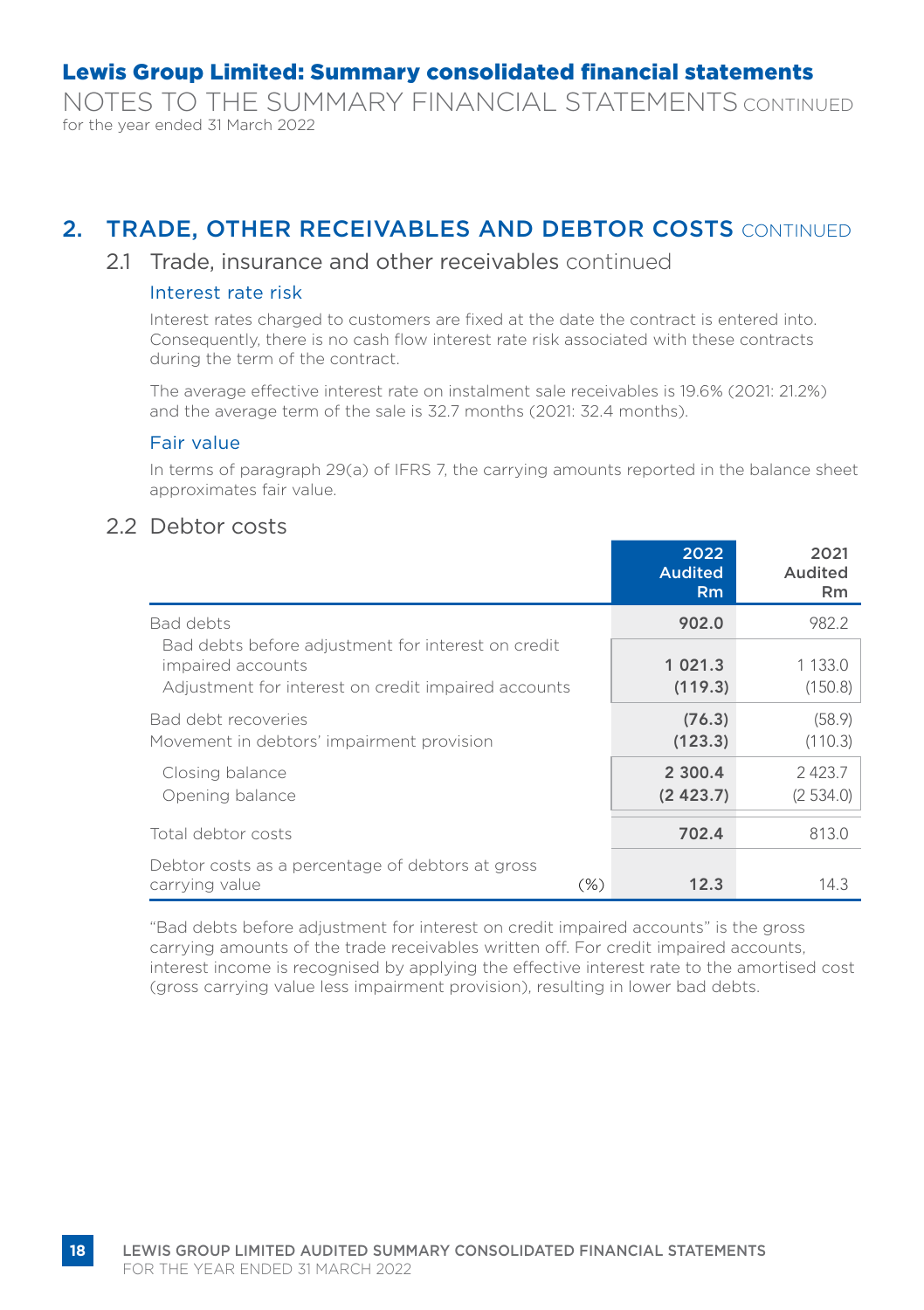NOTES TO THE SUMMARY FINANCIAL STATEMENTS CONTINUED for the year ended 31 March 2022

#### 3. INSURANCE

#### 3.1 Insurance investments

|                                                  | 2022<br><b>Audited</b><br><b>Rm</b> | 2021<br>Audited<br><b>Rm</b> |
|--------------------------------------------------|-------------------------------------|------------------------------|
| Financial assets - insurance investments         |                                     |                              |
| I isted investments                              |                                     |                              |
| Fixed income securities - FVOCI debt investments | 266.1                               | 253.6                        |
| Unlisted investments                             |                                     |                              |
| Money market - FVOCI debt investments            | 156.7                               | 223.7                        |
|                                                  | 422.8                               | 477.3                        |
| Analysed as follows:                             |                                     |                              |
| Non-current                                      | 266.1                               | 253.6                        |
| Current                                          | 156.7                               | 223.7                        |
|                                                  | 422.8                               | 477.3                        |
| Movement for the year                            |                                     |                              |
| Beginning of the year                            | 477.3                               | 473.9                        |
| Additions to investments                         | 51.2                                | 61.1                         |
| Disposals of investments                         | (152.8)                             | (119.8)                      |
| Interest                                         | 34.6                                | 36.1                         |
| Fair value adjustment                            | 12.5                                | 26.0                         |
| End of the year                                  | 422.8                               | 477.3                        |

A register of listed investments is available for inspection at the company's registered office.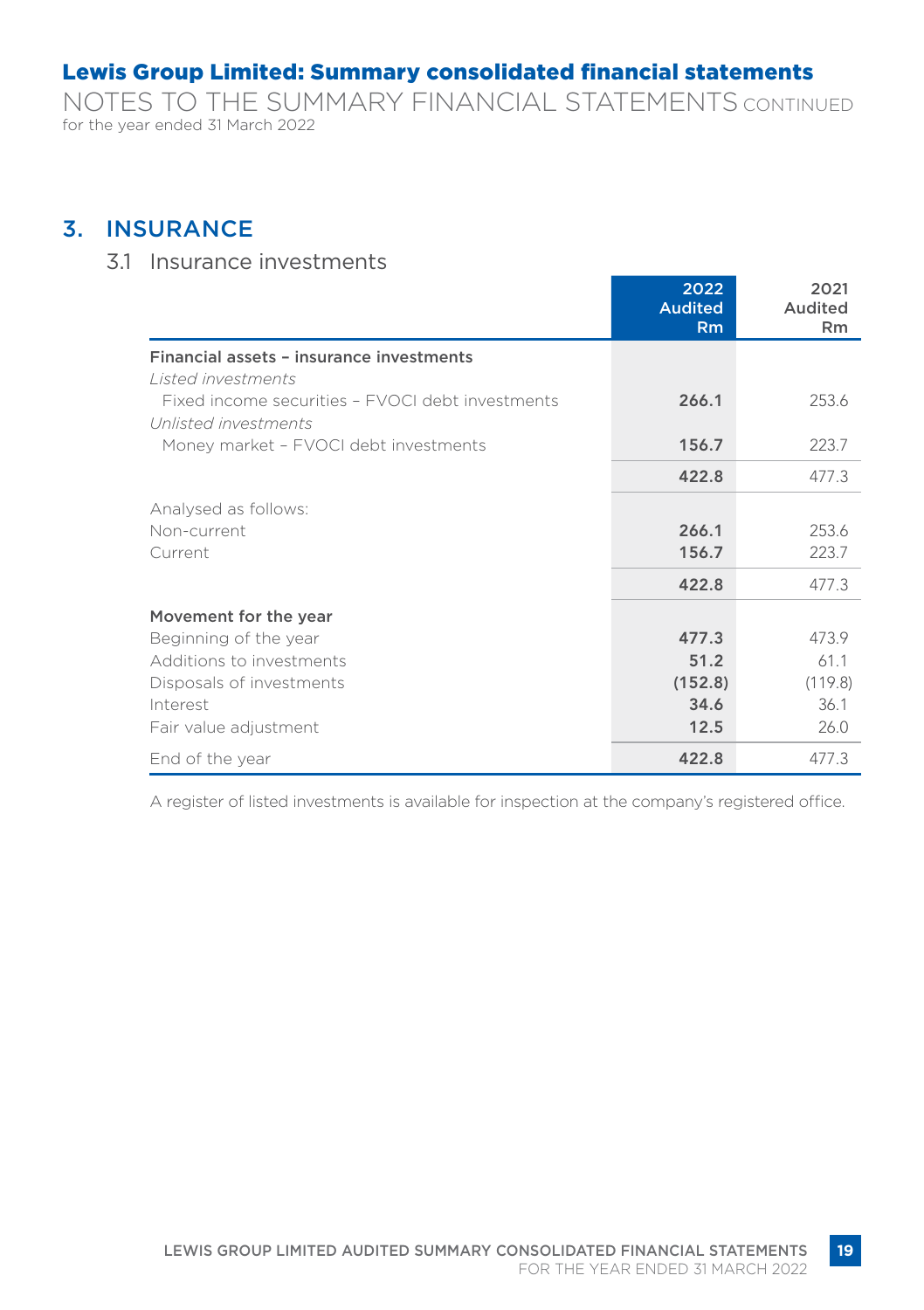NOTES TO THE SUMMARY FINANCIAL STATEMENTS CONTINUED for the year ended 31 March 2022

#### **3. INSURANCE CONTINUED**

#### 3.1 Insurance investments continued

#### Fair value hierarchy

The following table presents the assets recognised and subsequently measured at fair value:

|                                                                                      | Level 2<br>Rm | <b>Total</b><br>Rm |
|--------------------------------------------------------------------------------------|---------------|--------------------|
| 31 March 2022                                                                        |               |                    |
| Insurance investments:                                                               |               |                    |
| Fixed income securities - FVOCI debt investments<br>Money market floating rate notes | 266.1         | 266.1              |
| - EVOCL debt investments                                                             | 156.7         | 156.7              |
|                                                                                      | 422.8         | 422.8              |
| 31 March 2021                                                                        |               |                    |
| Insurance investments:                                                               |               |                    |
| Fixed income securities - FVOCI debt investments<br>Money market floating rate notes | 2536          | 2536               |
| - EVOCL debt investments                                                             | 223.7         | 223.7              |
|                                                                                      | 4773          | 477.3              |

The categorisation of the valuation techniques used to value the assets at fair value are as set out in IFRS 13.

#### 3.2 Investment income

|                                                                                                      | 2022<br><b>Audited</b><br>Rm | 2021<br>Audited<br>Rm |
|------------------------------------------------------------------------------------------------------|------------------------------|-----------------------|
| Interest and other income - insurance business<br>Realised gain on disposal of insurance investments | 34.6<br>-                    | 38.6<br>0.5           |
|                                                                                                      | 34.6                         | 39 1                  |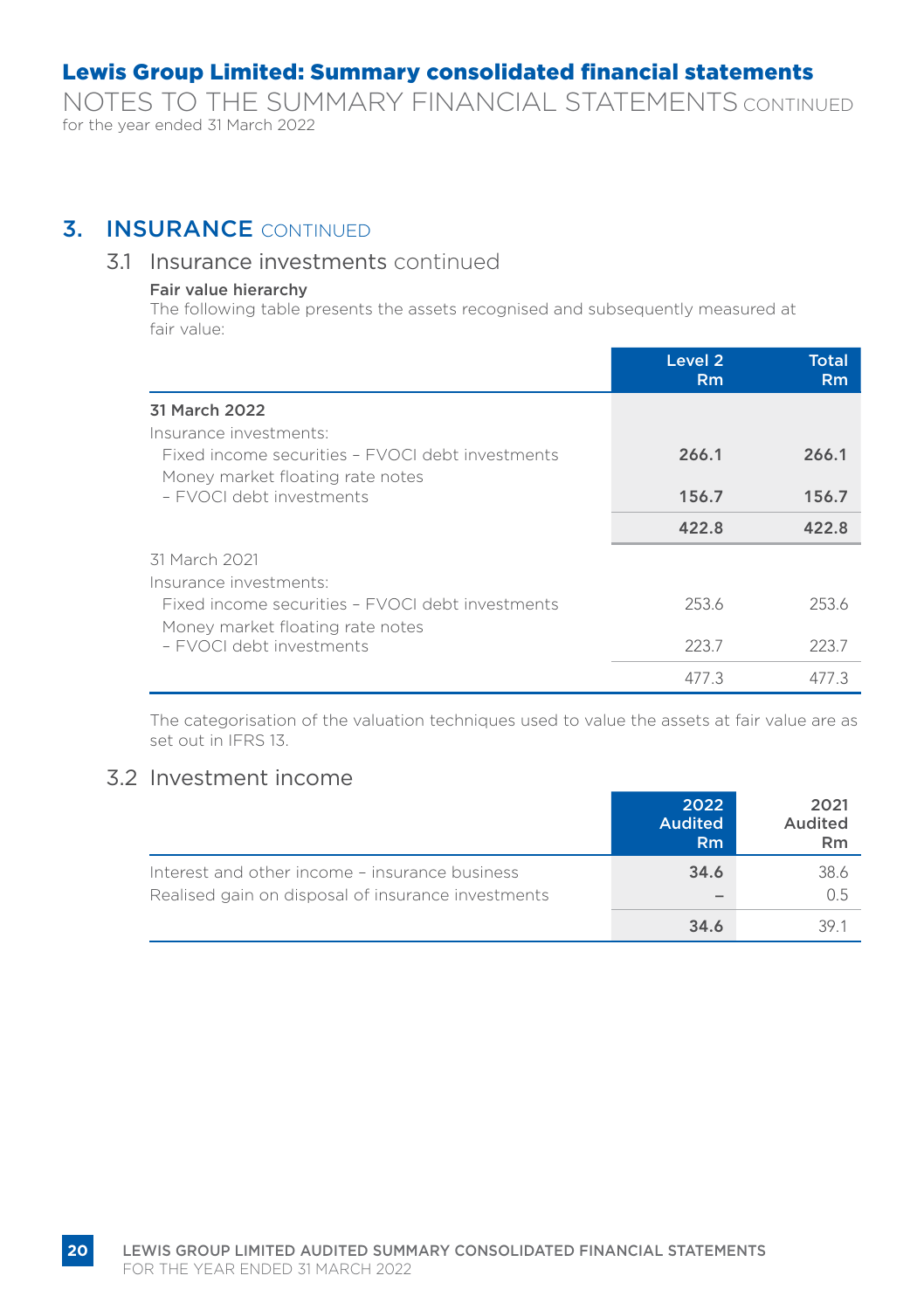NOTES TO THE SUMMARY FINANCIAL STATEMENTS CONTINUED for the year ended 31 March 2022

#### 4. REVENUE

#### 4.1 Revenue

|                                                        | 2022<br><b>Audited</b><br>Rm | 2021<br>Audited<br><b>Rm</b> |
|--------------------------------------------------------|------------------------------|------------------------------|
| Retail revenue - revenue from contracts with customers | 5 200.5                      | 4 7 4 7 .7                   |
| Merchandise sales                                      | 4 3 8 2 . 5                  | 3931.2                       |
| Ancillary services                                     | 818.0                        | 816.5                        |
| Insurance revenue                                      | 776.0                        | 707.2                        |
| Effective interest income                              | 1 279.6                      | 1 271.0                      |
| Finance charges and initiation fees earned             | 1 3 9 8 . 9                  | 1421.8                       |
| Adjustment for interest on credit impaired accounts    | (119.3)                      | (150.8)                      |
|                                                        | 7 256.1                      | 6725.9                       |

#### 4.2 Retail revenue

|                           | <b>Traditional</b><br>Rm | Cash<br>Rm | Group<br>Rm |
|---------------------------|--------------------------|------------|-------------|
| 31 March 2022             |                          |            |             |
| Merchandise sales         |                          |            |             |
| - Cash                    | 1 560.3                  | 569.1      | 2 1 2 9 . 4 |
| - Credit                  | 2 2 5 3 . 1              |            | 2 2 5 3 . 1 |
| <b>Ancillary services</b> |                          |            |             |
| - At a point in time      | 166.4                    | 9.0        | 175.4       |
| - Over time               | 642.6                    |            | 642.6       |
|                           | 4 622.4                  | 578.1      | 5 200.5     |
| 31 March 2021             |                          |            |             |
| Merchandise sales         |                          |            |             |
| - Cash                    | 1 4 3 4.4                | 566.5      | 2 000.9     |
| - Credit                  | 1 930.3                  |            | 1 930.3     |
| Ancillary services        |                          |            |             |
| - At a point in time      | 153.5                    | 10.4       | 163.9       |
| - Over time               | 652.6                    |            | 652.6       |
|                           | 4 170.8                  | 576.9      | 4 7 4 7 .7  |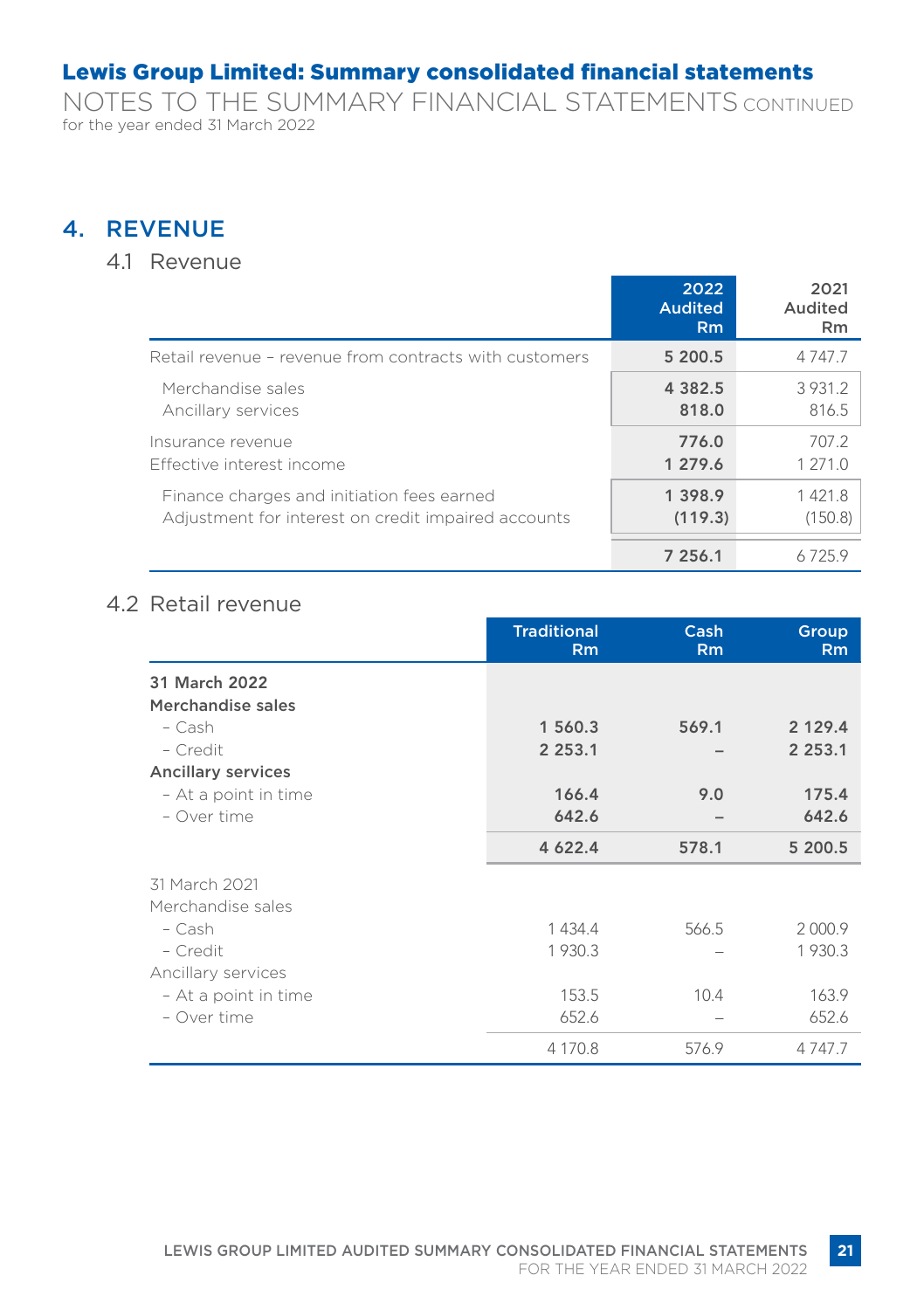NOTES TO THE SUMMARY FINANCIAL STATEMENTS CONTINUED for the year ended 31 March 2022

#### 5. GROSS PROFIT

**22**

|                                                | 2022<br><b>Audited</b><br>R <sub>m</sub> | 2021<br>Audited<br><b>Rm</b> |
|------------------------------------------------|------------------------------------------|------------------------------|
| Merchandise sales<br>Cost of merchandise sales | 4 3 8 2.5<br>(2,607.6)                   | 3931.2<br>(2, 288.8)         |
| Merchandise gross profit                       | 1 7 7 4 .9                               | 1 642.4                      |
| Gross profit margin<br>$(\%)$                  | 40.5                                     | 41.8                         |

#### 6. REPORTABLE SEGMENTS

| Primary                                                                                             |      | <b>Traditional</b><br>Rm | Cash<br>Rm      | Group<br>Rm   |
|-----------------------------------------------------------------------------------------------------|------|--------------------------|-----------------|---------------|
| For the year ended 31 March 2022                                                                    |      |                          |                 |               |
| Revenue                                                                                             |      | 6678.0                   | 578.1           | 7 256.1       |
| Merchandise sales                                                                                   |      | 3 8 1 3 . 4              | 569.1           | 4 3 8 2 . 5   |
| Segment operating profit before<br>impairments and capital items<br>Segment operating margin before |      | 728.2                    | 38.6            | 766.8         |
| impairments and capital items                                                                       | (%)  | 19.1                     | 6.8             | 17.5          |
| Segment operating profit/(loss)<br>Segment operating margin                                         | (%)  | 704.2<br>18.5            | (36.3)<br>(6.4) | 667.9<br>15.2 |
| Segment assets <sup>(1)</sup>                                                                       |      | 4 2 1 1 . 4              | 203.7           | 4415.1        |
| For the year ended 31 March 2021                                                                    |      |                          |                 |               |
| Revenue                                                                                             |      | 6149.0                   | 576.9           | 6725.9        |
| Merchandise sales                                                                                   |      | 3 3 6 4 .7               | 566.5           | 3931.2        |
| Segment operating profit before<br>impairments and capital items<br>Segment operating margin before |      | 642.3                    | 92.8            | 735.1         |
| impairments and capital items                                                                       | (% ) | 19.1                     | 16.4            | 18.7          |
| Segment operating profit<br>Segment operating margin                                                | (%)  | 602.7<br>17.9            | 92.8<br>16.4    | 695.5<br>17.7 |
| Segment assets <sup>(1)</sup>                                                                       |      | 4 0 7 4 0                | 141.5           | 4 2 1 5 .5    |

*(1) Segment assets include net trade and insurance receivables of R3 396.3 million (2021: R3 267.7 million) and inventory of R1 018.8 million (2021: R947.8 million).*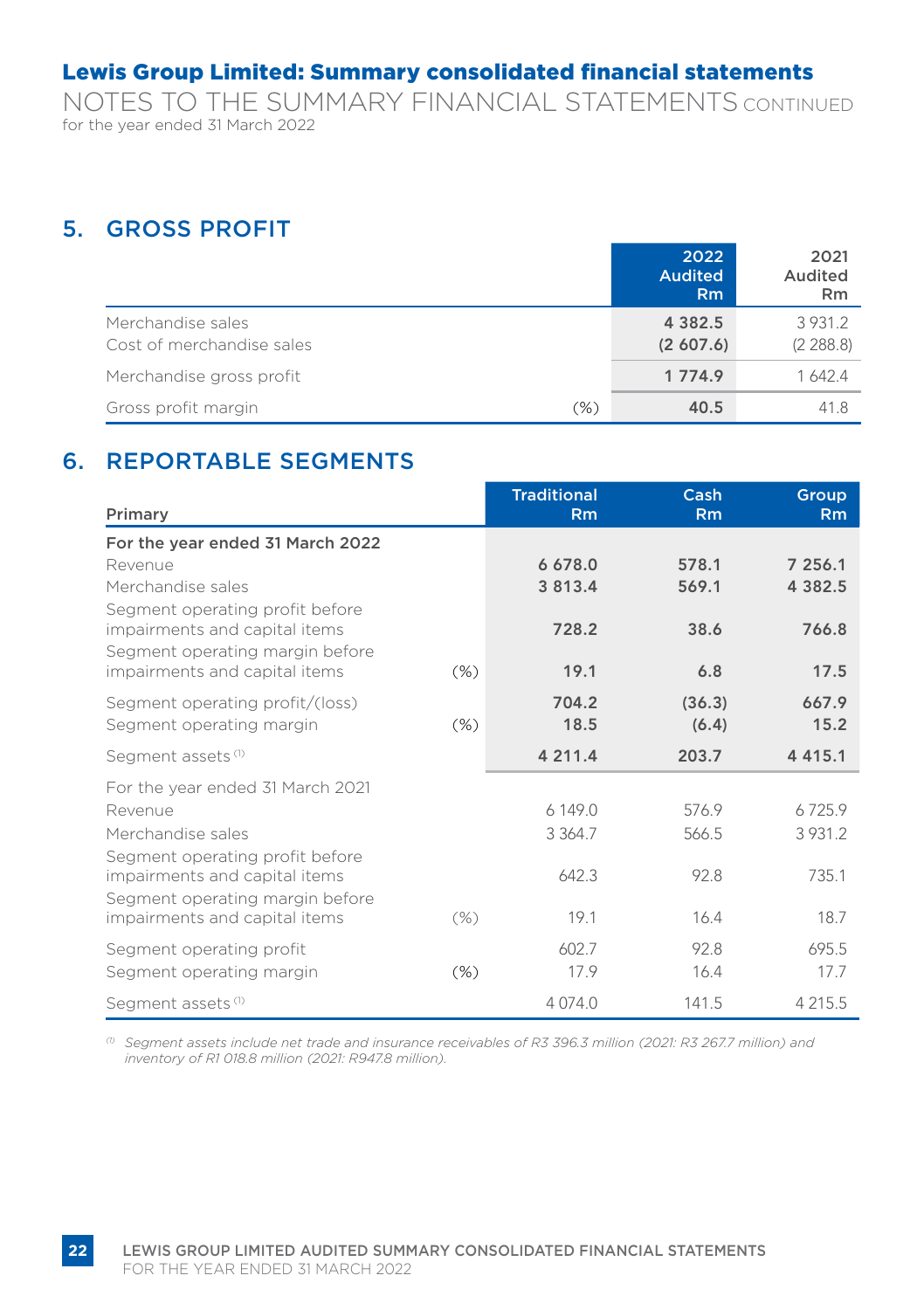NOTES TO THE SUMMARY FINANCIAL STATEMENTS CONTINUED for the year ended 31 March 2022

#### **6. REPORTABLE SEGMENTS CONTINUED**

| Geographical                        | <b>South Africa</b><br><b>Rm</b> | <b>Namibia</b><br>Rm | BLE <sup>(1)</sup><br>Rm | <b>Group</b><br>Rm |
|-------------------------------------|----------------------------------|----------------------|--------------------------|--------------------|
| For the year ended<br>31 March 2022 |                                  |                      |                          |                    |
| Revenue                             | 6 165.6                          | 545.3                | 545.2                    | 7 256.1            |
| For the year ended<br>31 March 2021 |                                  |                      |                          |                    |
| Revenue                             | 5724.8                           | 498.7                | 502.4                    | 67259              |

*(1) Botswana, Lesotho and Eswatini*

#### 7. LEASES

|     |                                           | 2022<br><b>Audited</b><br>Rm | 2021<br>Audited<br><b>Rm</b> |
|-----|-------------------------------------------|------------------------------|------------------------------|
| 7.1 | Lease liabilities                         |                              |                              |
|     | Opening balance                           | 805.8                        | 837.9                        |
|     | Additions and renewed leases              | 444.9                        | 239.3                        |
|     | Expired, renegotiated and modified leases | (4.1)                        | (3.8)                        |
|     | Rent concessions                          | 0.3                          | (13.4)                       |
|     | Principal portion of lease liabilities    | (296.6)                      | (254.2)                      |
|     | Interest on lease liabilities             | 62.1                         | 66.0                         |
|     | Lease liability payments                  | (358.7)                      | (320.2)                      |
|     | Closing balance                           | 950.3                        | 805.8                        |
|     | Analysed as follows:                      | 950.3                        | 805.8                        |
|     | Non-current                               | 700.1                        | 556.0                        |
|     | Current                                   | 250.2                        | 249.8                        |
| 7.2 | Right-of-use assets                       |                              |                              |
|     | <b>Retail premises</b>                    |                              |                              |
|     | Opening balance                           | 635.0                        | 693.7                        |
|     | Additions and renewed leases              | 444.9                        | 239.3                        |
|     | Expired, renegotiated and modified leases | (2.6)                        | (3.2)                        |
|     | Remeasurement of restoration provision    | 1.1                          | (7.9)                        |
|     | Rent concessions                          | 0.3                          | (13.4)                       |
|     | Depreciation                              | (232.4)                      | (239.7)                      |
|     | Net impairment                            | (99.2)                       | (33.8)                       |
|     | Closing balance                           | 747.1                        | 635.0                        |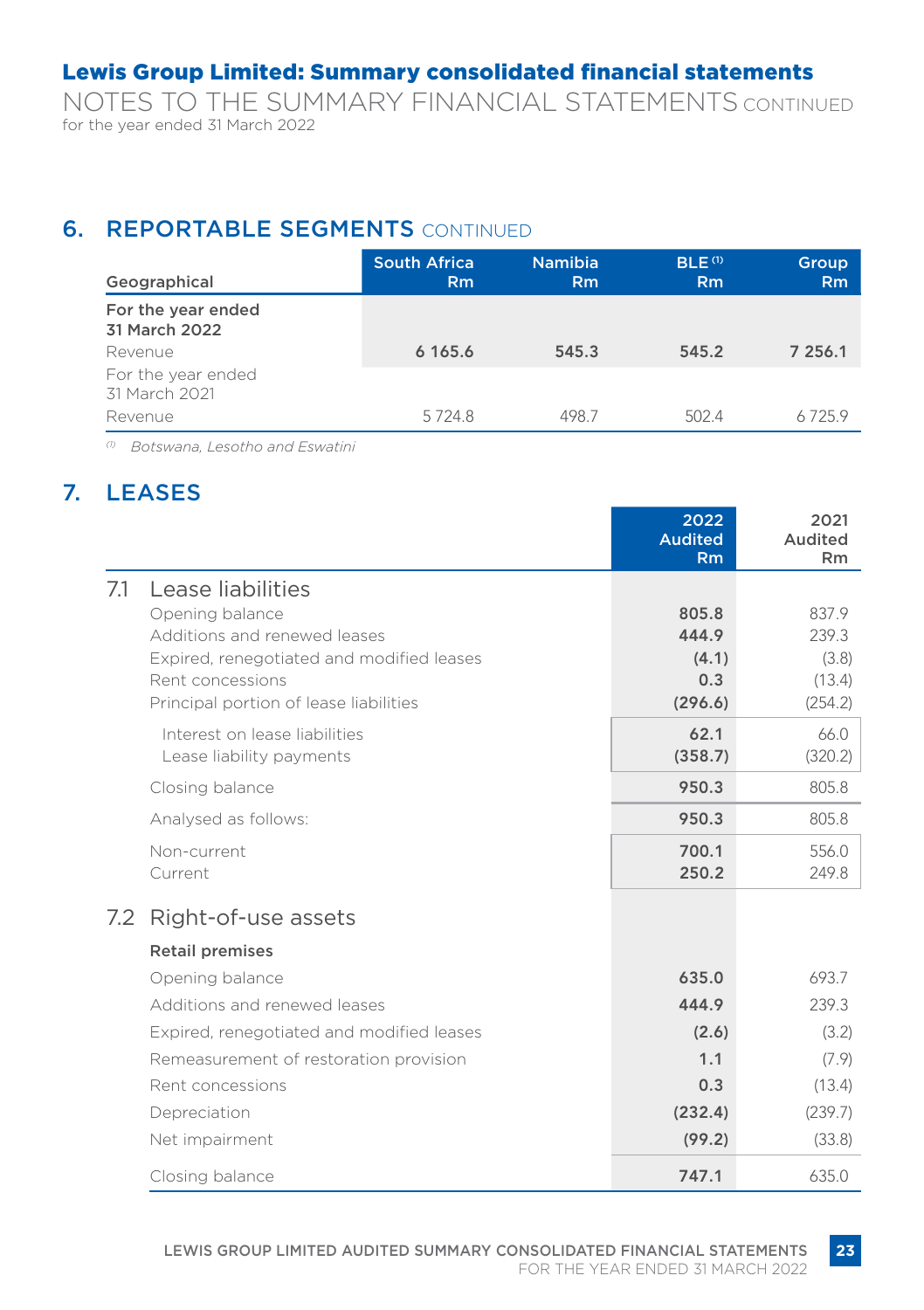NOTES TO THE SUMMARY FINANCIAL STATEMENTS CONTINUED for the year ended 31 March 2022

#### 8. DEPRECIATION, AMORTISATION AND IMPAIRMENT

|                                                                     | 2022<br><b>Audited</b><br>Rm | 2021<br>Audited<br><b>Rm</b> |
|---------------------------------------------------------------------|------------------------------|------------------------------|
| Depreciation and amortisation<br>8.1<br>Depreciation                |                              |                              |
| Right-of-use assets<br>Property, plant and equipment                | 232.4<br>81.1                | 239.7<br>50.6                |
| Land and buildings<br>Vehicles<br>Furniture, fixtures and equipment | 1.2<br>32.1<br>47.8          | 1.2<br>28.4<br>21.0          |
| Amortisation<br>Intangible assets                                   | 14.3                         | 13.0                         |
| 8.2 Impairment/write-off                                            | 327.8                        | 303.3                        |
| Right-of-use assets<br>Goodwill                                     | 99.2<br>31.4                 | 33.8<br>5.9                  |
|                                                                     | 130.6                        | 39.7                         |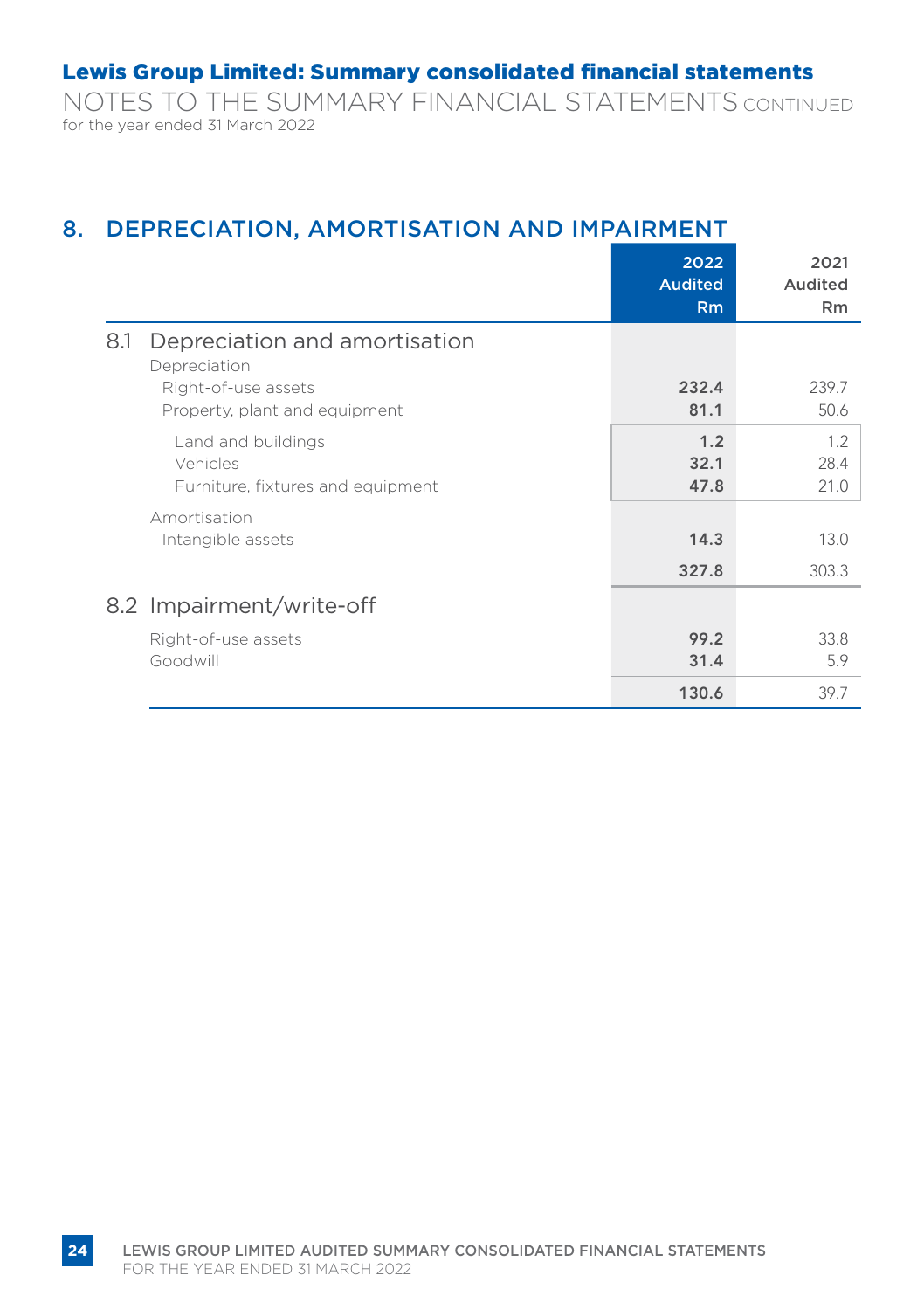NOTES TO THE SUMMARY FINANCIAL STATEMENTS CONTINUED for the year ended 31 March 2022

#### 9. BORROWINGS, CASH AND NET FINANCE COSTS

#### 9.1 Borrowings, banking facilities and cash

|               |                                                                                          | 2022<br><b>Audited</b><br>Rm | 2021<br>Audited<br><b>Rm</b> |
|---------------|------------------------------------------------------------------------------------------|------------------------------|------------------------------|
|               | Short-term banking facilities<br>Cash-on-hand and deposits                               | (80.8)<br>308.1              | 447.0                        |
|               | Cash and cash equivalents                                                                | 227.3                        | 447.0                        |
|               | <b>Available facilities</b><br>Banking facilities<br>Domestic Medium-Term Note programme | 950.0<br>2 000.0             | 1 1 5 0 . 0<br>2 000.0       |
|               |                                                                                          | 2 950.0                      | 3 150.0                      |
|               | Available funds                                                                          | 3 177.3                      | 3 597.0                      |
| $9.2^{\circ}$ | Capital management<br>Net debt<br>Shareholders' equity<br>Gearing ratio<br>(% )          | 723.0<br>4 717.0<br>15.3     | 358.8<br>4872.7<br>7.4       |
| 9.3           | Net finance costs<br>Interest paid                                                       | (48.9)                       | (105.3)                      |
|               | <b>Borrowings</b><br>Lease liabilities<br>Other                                          | (12.6)<br>(62.1)<br>$25.8*$  | (14.3)<br>(66.0)<br>(25.0)   |
|               | Interest received - bank<br>Interest received - other<br>Foreign exchange losses         | 14.4<br>11.0<br>(5.1)        | 17.2<br>(42.1)               |
|               | Net finance costs                                                                        | (28.6)                       | (130.2)                      |

*\* Included in this amount is a reversal of interest accrued in prior periods.*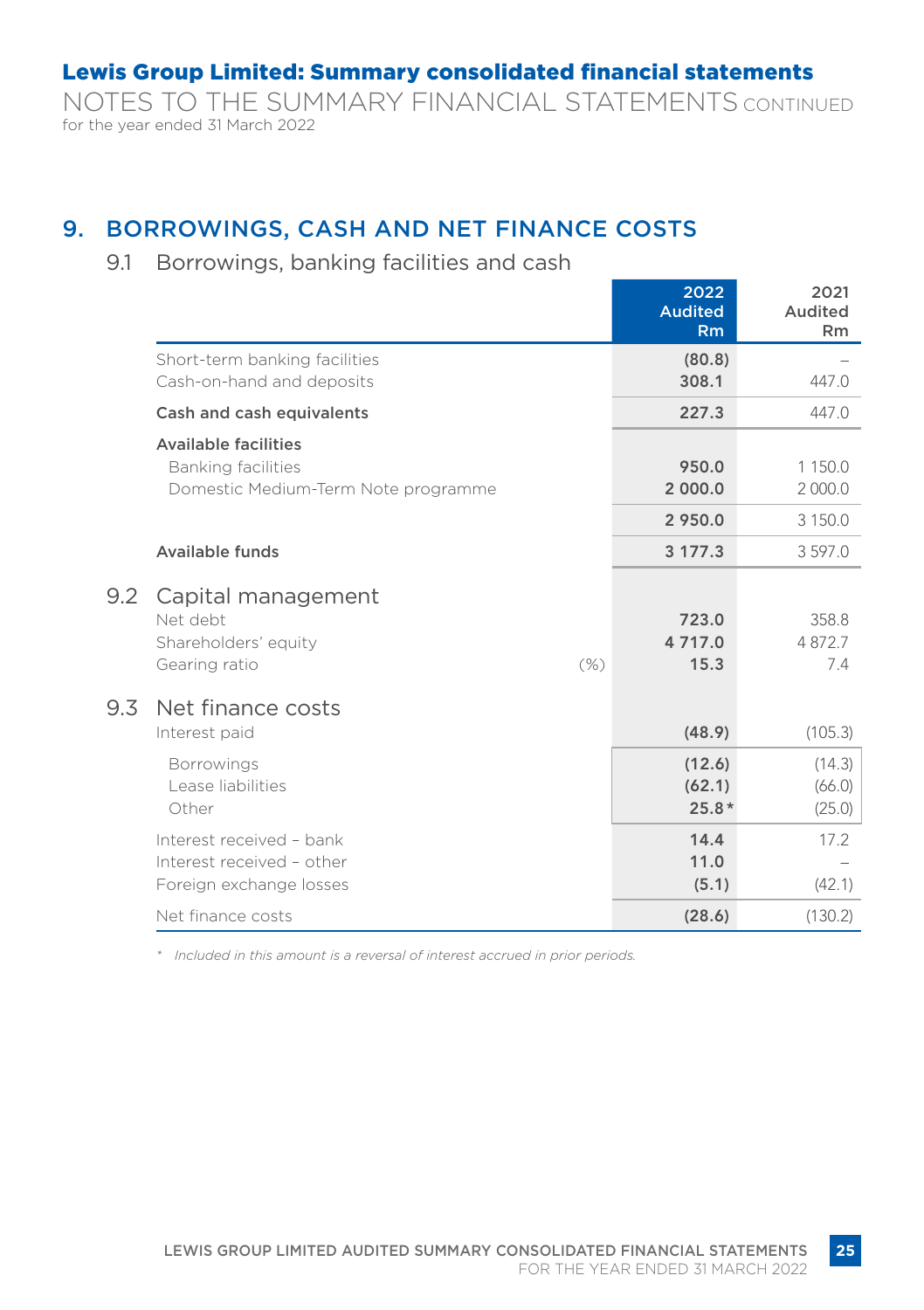NOTES TO THE SUMMARY FINANCIAL STATEMENTS CONTINUED for the year ended 31 March 2022

#### 10. TAXATION

|                                                                                                                                                              |     | 2022<br><b>Audited</b><br><b>Rm</b>           | 2021<br>Audited<br><b>Rm</b>            |
|--------------------------------------------------------------------------------------------------------------------------------------------------------------|-----|-----------------------------------------------|-----------------------------------------|
| <b>Taxation charge</b><br>Normal taxation                                                                                                                    |     | 160.6                                         | 124.3                                   |
| Current year<br>Prior year                                                                                                                                   |     | 150.9<br>9.7                                  | 123.6<br>0.7                            |
| Deferred taxation                                                                                                                                            |     | 30.2                                          | 47.2                                    |
| Current year<br>Tax rate change<br>Prior year                                                                                                                |     | 19.3<br>2.2<br>8.7                            | 57.0<br>(9.8)                           |
| Taxation per income statement                                                                                                                                |     | 190.8                                         | 171.5                                   |
| Tax rate reconciliation                                                                                                                                      |     |                                               |                                         |
| Profit before taxation                                                                                                                                       |     | 673.9                                         | 604.4                                   |
| Taxation calculated at a tax rate of 28%<br>Differing tax rates in foreign countries<br><b>Disallowances</b><br>Exemptions<br>Prior years<br>Tax rate change |     | 188.7<br>4.1<br>36.0<br>(58.6)<br>18.4<br>2.2 | 169.2<br>4.3<br>37.1<br>(30.0)<br>(9.1) |
| Taxation per income statement                                                                                                                                |     | 190.8                                         | 171.5                                   |
| Effective tax rate                                                                                                                                           | (%) | 28.3                                          | 28.4                                    |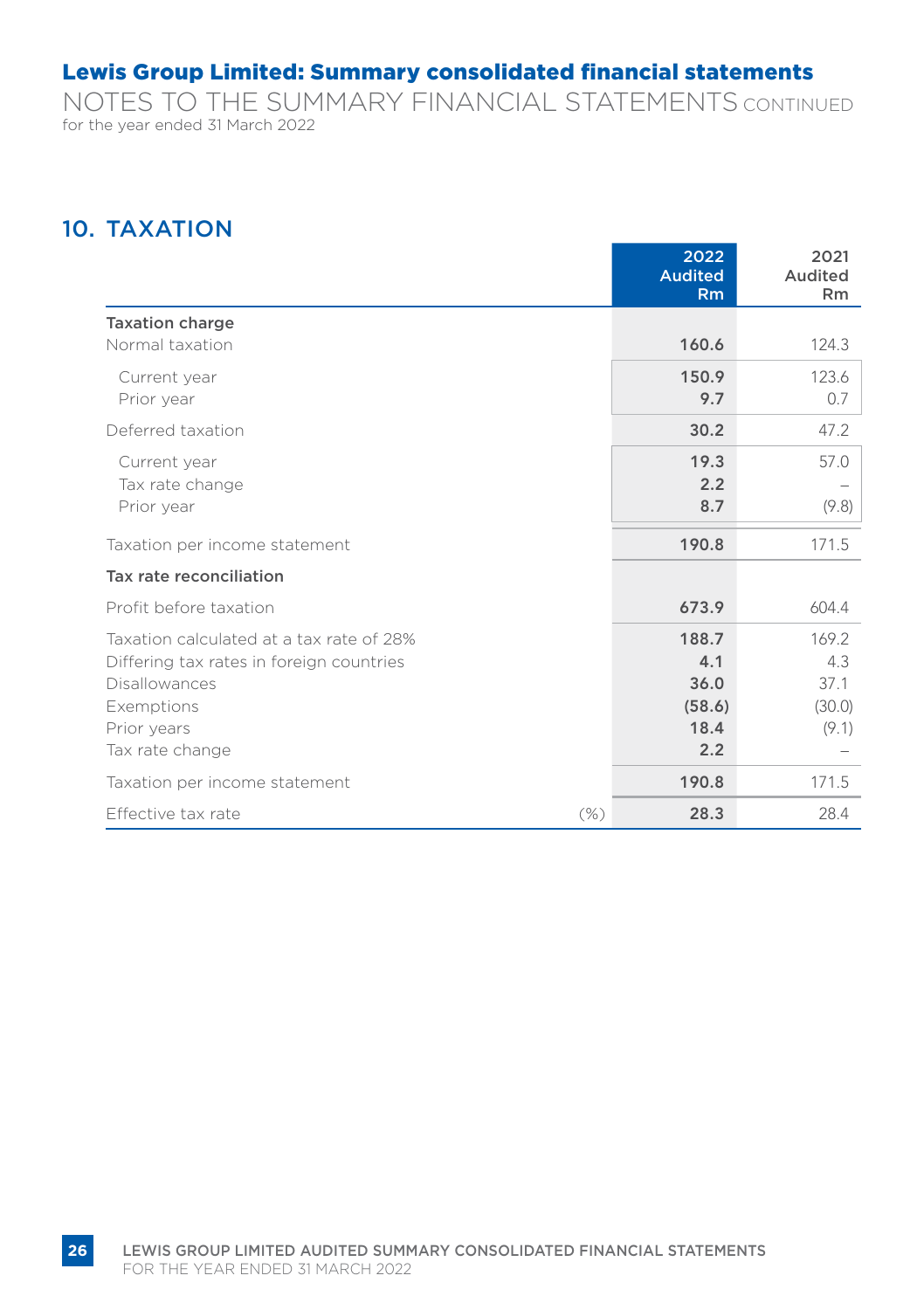NOTES TO THE SUMMARY FINANCIAL STATEMENTS CONTINUED for the year ended 31 March 2022

#### 11. CASH FLOW FROM OPERATIONS

|                                                                                                                                | <b>Notes</b> | 2022<br><b>Audited</b><br>Rm | 2021<br>Audited<br><b>Rm</b> |
|--------------------------------------------------------------------------------------------------------------------------------|--------------|------------------------------|------------------------------|
| 11.1 Cash flow from trading                                                                                                    |              | 1 0 1 9 .5                   | 1 0 5 3 . 3                  |
| Operating profit<br>Adiusted for:                                                                                              |              | 667.9                        | 695.5                        |
| Share-based payments                                                                                                           |              | 68.4                         | 43.6                         |
| Depreciation and amortisation                                                                                                  | 8.1          | 327.8                        | 303.3                        |
| Impairment/write-off                                                                                                           | 8.2          | 130.6                        | 39.7                         |
| Profit on disposal of fixed assets                                                                                             |              | (17.7)                       | (0.1)                        |
| Profit on scrapping of fixed assets due to                                                                                     |              |                              |                              |
| civil unrest                                                                                                                   | 13           | (14.0)                       |                              |
| Movement in debtors' impairment provision                                                                                      | 22           | (123.3)                      | (110.3)                      |
| Movement in other provisions                                                                                                   |              | (9.2)                        | 43.7                         |
| Other non-cash flow movements                                                                                                  |              | (11.0)                       | 37.9                         |
| Included in cash flow from trading is interest earned<br>on trade receivables of R1 398.9 million<br>(2021: R1 421.8 million). |              |                              |                              |
| 11.2 Changes in working capital                                                                                                |              | (156.2)                      | (138.7)                      |
| Increase in inventories                                                                                                        |              | (49.8)                       | (211.7)                      |
| (Increase)/decrease in trade and other receivables                                                                             |              | (58.1)                       | 30.3                         |
| (Decrease)/increase in trade and other payables                                                                                |              | (45.7)                       | 11.7                         |
| Increase in payments in advance                                                                                                |              | 18.3                         | 12.7                         |
| (Decrease)/increase in insurance liabilities                                                                                   |              | (20.9)                       | 18.3                         |
|                                                                                                                                |              |                              |                              |
| 11.3 Interest paid per cash flow statement                                                                                     |              | (74.7)                       | (90.4)                       |
| Interest paid per the income statement                                                                                         |              | (48.9)                       | (105.3)                      |
| Non-cash flow movement                                                                                                         |              | (25.8)                       | 14.9                         |
|                                                                                                                                |              |                              |                              |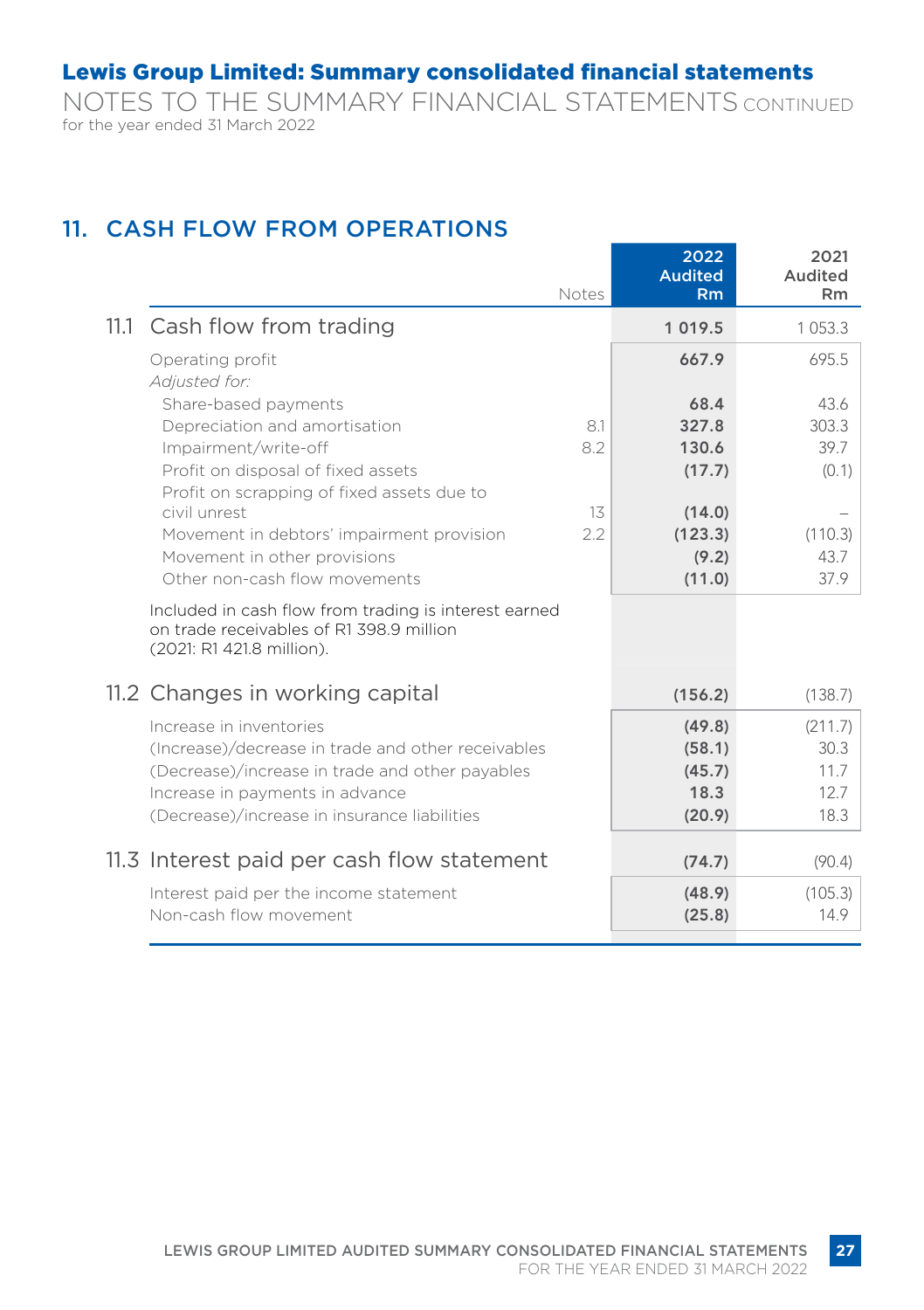NOTES TO THE SUMMARY FINANCIAL STATEMENTS CONTINUED for the year ended 31 March 2022

#### 12. SHARE REPURCHASES

Shares were repurchased in terms of section 48 of the Companies Act as follows:

|                                                          | Number of<br>shares<br>000's | repurchased Average price<br>R | <b>Total value</b><br>repurchased<br>Rm |
|----------------------------------------------------------|------------------------------|--------------------------------|-----------------------------------------|
| Share repurchases made during the<br>2022 financial year | 8756                         | 40.34                          | 353.2                                   |
| Share repurchases made during the<br>2021 financial year | 5363                         | 21.00                          | 1126                                    |

The shares repurchased above have reverted to authorised but unissued equity securities of the issuer in accordance with section 35(5) of the Companies Act.

#### 13. IMPACT OF CIVIL UNREST IN SOUTH AFRICA

The widespread violence and looting experienced in KwaZulu-Natal and parts of Gauteng during July 2021 had a significant impact on the group's store operations during the current reporting period.

A total of 57 stores were looted and damaged, including 53 stores in the 'Traditional' segment across the Lewis, Beares and Best Home & Electric brands and 4 UFO stores. At the height of the unrest, over 260 stores across the group were closed as a precautionary measure to ensure the safety of employees and customers, and to minimise losses.

By 31 March 2022, 52 stores (49 Traditional and 3 UFO) had been reopened following their restoration. The remaining 5 stores (4 Traditional and 1 UFO) are trading from temporary premises whilst damages are being repaired.

The group has adequate South African Special Risks Insurance Association (SASRIA) cover for material damage losses arising from the riot action. The year-end results includes inventory write-offs, losses relating to scrapping of assets and the related insurance recoveries.

The group's material damage insurance claim amounted to approximately R78.8 million (excluding VAT), including stock losses of R48.1 million and R30.7 million for damaged assets. A total of R71.9 million of the claim has been received and recognised as insurance recoveries in the results for the reporting period.

The group has separate cover for business interruption losses and has submitted a claim for the losses incurred, however, this is still being finalised.

The table on the following page shows the impact on the financial statements of the abovementioned items.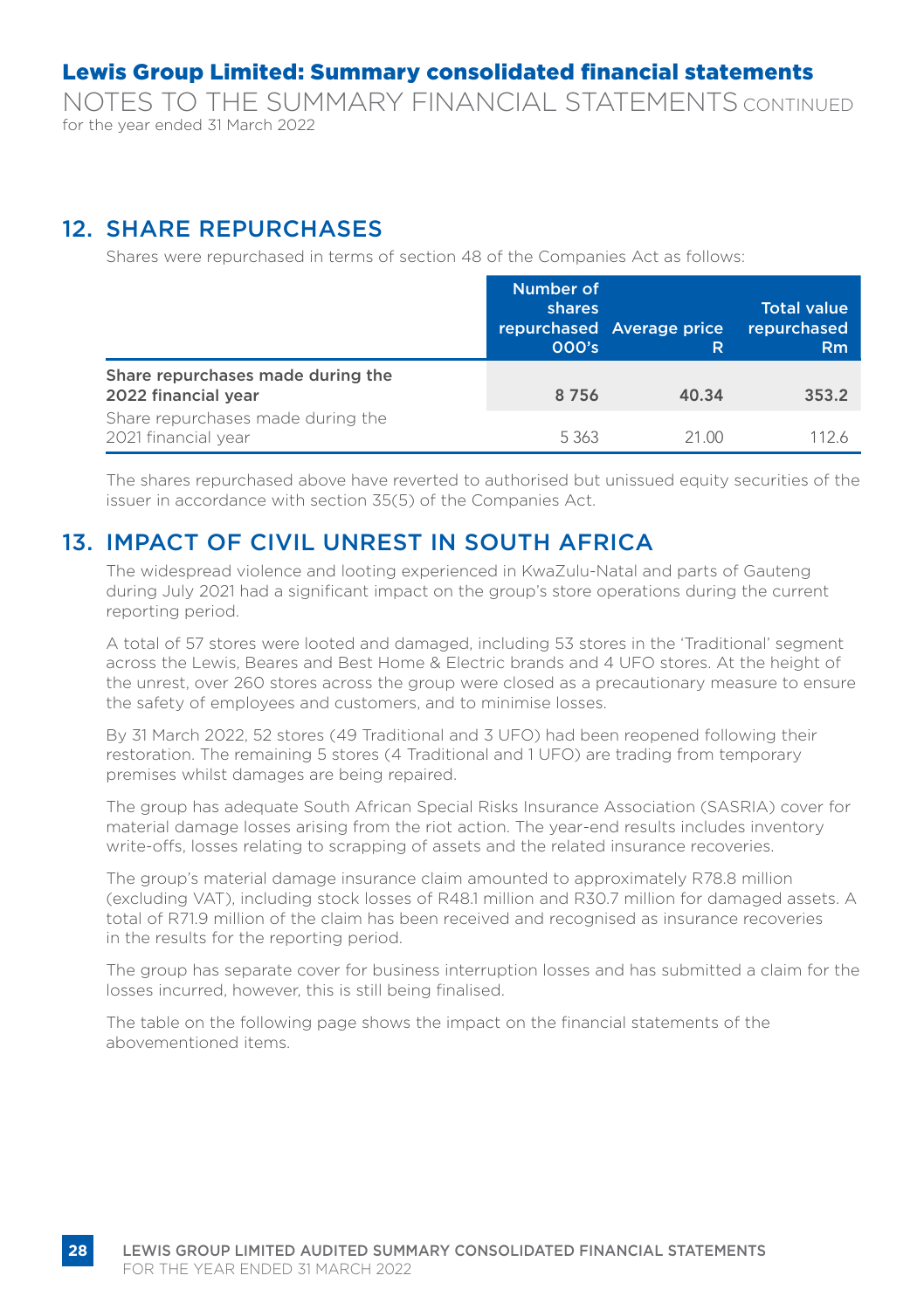NOTES TO THE SUMMARY FINANCIAL STATEMENTS CONTINUED for the year ended 31 March 2022

#### 13. IMPACT OF CIVIL UNREST IN SOUTH AFRICA CONTINUED

|                                                                                 | 2022<br><b>Audited</b><br>Rm |
|---------------------------------------------------------------------------------|------------------------------|
| Impact on the Income Statement<br>Cost of merchandise sales                     |                              |
| Inventory write-off<br>Inventory insurance recoveries                           | 48.1<br>(48.1)               |
| Impairments and capital items                                                   | (14.0)                       |
| Losses due to scrapping of assets<br>Insurance recoveries due to damaged assets | 9.8<br>(23.8)                |

#### 14. IMPAIRMENTS AND CAPITAL ITEMS

|                                                         |       | 2022<br><b>Audited</b> | $2021*$<br>Audited |
|---------------------------------------------------------|-------|------------------------|--------------------|
|                                                         | Notes | Rm                     | <b>Rm</b>          |
| Impairment of right-of-use assets                       | 8.2   | 99.2                   | 33.8               |
| Impairment/write-off of goodwill                        | 8.2   | 31.4                   | 5.9                |
| Profit on disposal of fixed assets                      |       | (17.7)                 | (0.1)              |
| Profit on scrapping of fixed assets due to civil unrest | 13    | (14.0)                 |                    |
| Losses due to scrapping of assets                       |       | 9.8                    |                    |
| Insurance recoveries due to damaged assets              |       | (23.8)                 |                    |
|                                                         |       | 98.9                   | 39.6               |

*\* In the prior year, these costs were included under operating costs.*

This includes the before tax effect of all re-measurements and capital items excluded from headline earnings per share in accordance with the guidance contained in SAICA Circular 1/2021: Headline Earnings.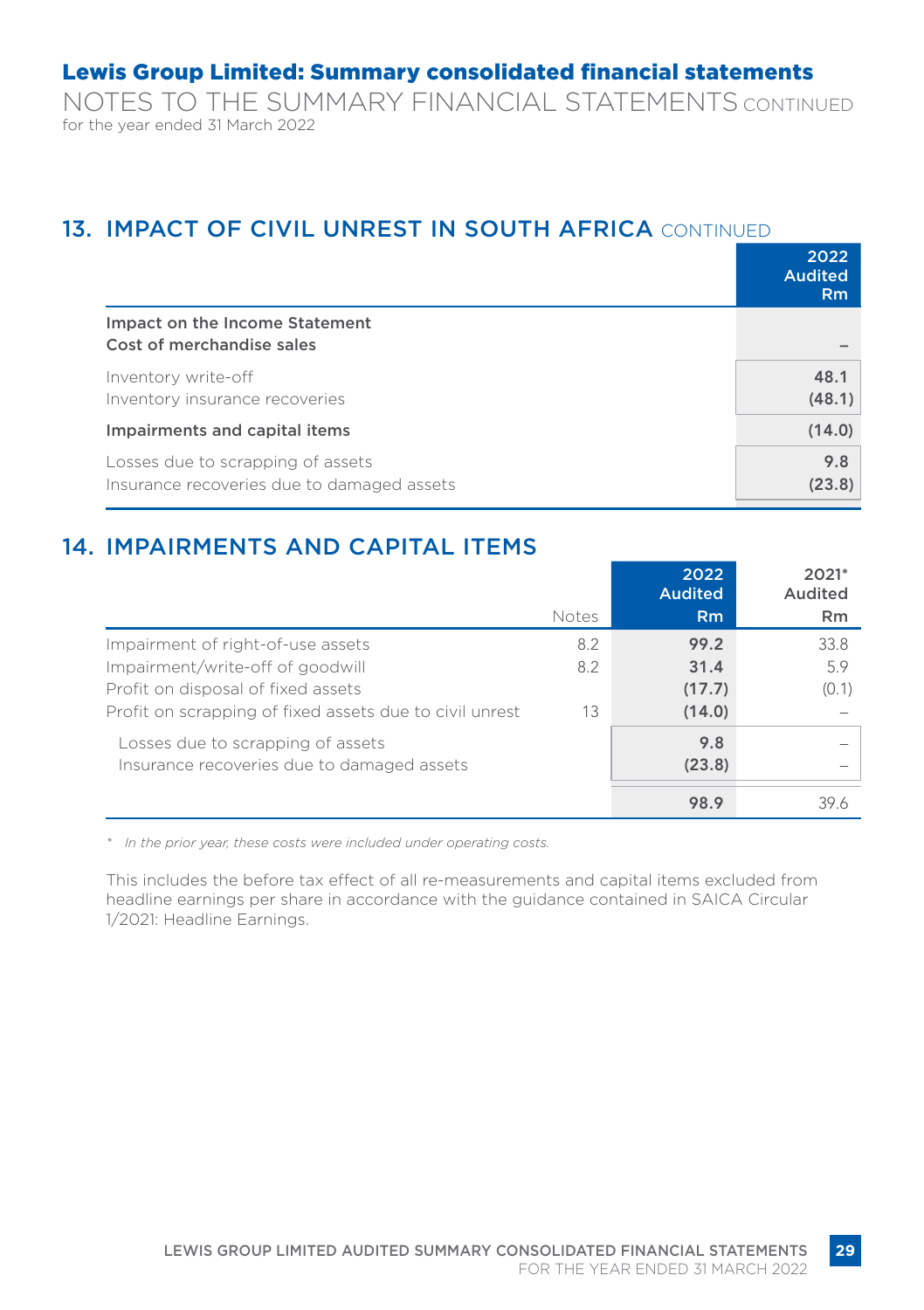NOTES TO THE SUMMARY FINANCIAL STATEMENTS CONTINUED for the year ended 31 March 2022

#### 15. NEW STANDARDS AND INTERPRETATIONS NOT YET **EFFECTIVE**

#### IFRS 17 Insurance Contracts

The IASB issued IFRS 17, Insurance Contracts, as a replacement to current standard, IFRS 4, which allows insurers to use their local GAAP. IFRS 17 defines clear and consistent rules that will significantly increase the comparability of financial statements.

Under IFRS 17, the general model requires entities to measure an insurance contract on initial recognition at the total of the fulfilment cash flows (comprising the estimated future cash flows, an adjustment to reflect the time value of money and an explicit risk adjustment for non-financial risk) and the contractual service margin. The fulfilment cash flows are remeasured on a current basis each reporting period. The unearned profit (contractual service margin) is recognised over the coverage period.

Aside from this general model, the standard provides the premium allocation approach. This simplified approach is applicable for certain types of contracts, including those with a coverage period of one year or less.

Following comprehensive testing and assessments performed by the group, together with the assistance of an IFRS 17 implementation partner, the conclusion was reached that both the South African direct insurance business as well as the inwards reinsurance business in Botswana, Lesotho and Eswatini, are likely to be eligible to utilise the premium allocation approach.

The new standard will become effective for the 2024 financial year with full retrospective adoption, therefore requiring the restatement of comparatives from 1 April 2022.

#### 16. COVID-19 LOCKDOWN AND ITS IMPACT ON THE GROUP'S TRADING

The government-imposed lockdown restrictions in April and May 2020 had a material impact on the group's trading performance in the comparative period. It was estimated by management that the group lost approximately R360 million in merchandise sales and R250 million in customer account collections.

The lockdown restrictions has had an ongoing impact on the business as a whole in the current reporting period, however the continued resilience of the business model as well as the group's strong balance sheet adequately supports the group's ability to continue as a going concern for the foreseeable future.

#### 17. POST BALANCE SHEET EVENTS

During April 2022, the KwaZulu-Natal province experienced widespread flooding as a result of heavy rainfall. As at the date of reporting, management's assessment is that there has been no direct material impact to the group's operations.

There were no significant post balance sheet events that occurred between the year-end and the date of approval of the financial statements by the directors.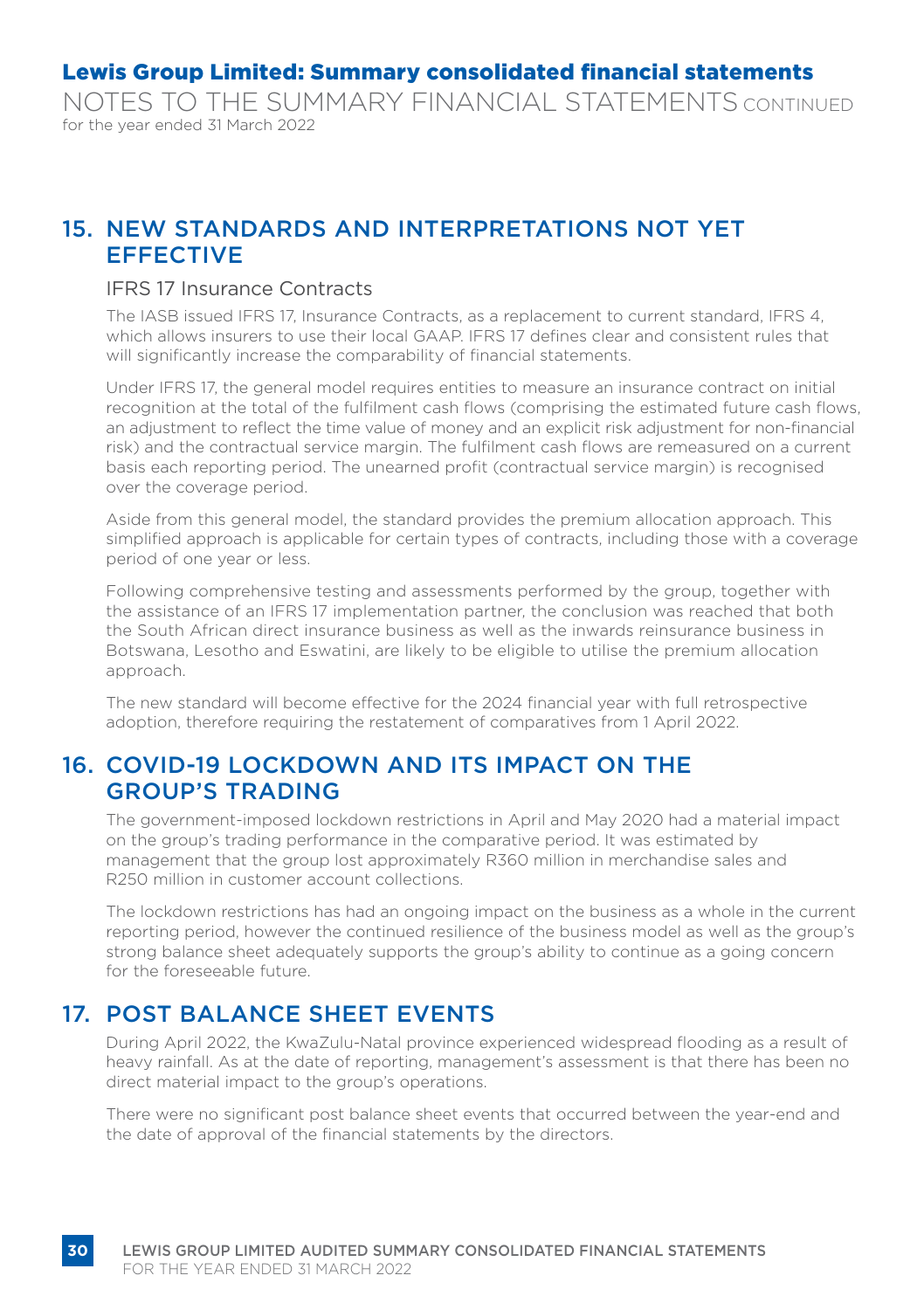KEY RATIOS for the year ended 31 March 2022

|                                                                                              |           | 2022<br><b>Unaudited</b> | 2021<br><b>Unaudited</b> |
|----------------------------------------------------------------------------------------------|-----------|--------------------------|--------------------------|
| Operating efficiency ratios                                                                  |           |                          |                          |
| Gross profit margin                                                                          | (%)       | 40.5                     | 41.8                     |
| Operating margin before impairments and capital items                                        | (%)       | 17.5                     | 18.7                     |
| Operating margin                                                                             | (%)       | 15.2                     | 17.7                     |
| Number of stores                                                                             |           | 819                      | 807                      |
| Number of permanent employees                                                                | (average) | 8952                     | 8847                     |
| Trading space                                                                                | (sqm)     | 250 643                  | 249758                   |
| Inventory turn                                                                               | (times)   | 2.6                      | 2.4                      |
| Current ratio                                                                                |           | 3.6                      | 3.9                      |
| Credit ratios                                                                                |           |                          |                          |
| Credit sales                                                                                 | (%)       | 51.4                     | 49.1                     |
| Debtor costs as a % of debtors at gross carrying value                                       | (%)       | 12.3                     | 14.3                     |
| Debtors' impairment provision as a % of debtors at                                           |           |                          |                          |
| gross carrying value                                                                         | (%)       | 40.4                     | 42.6                     |
| Arrear instalments on satisfactory paid accounts as a %                                      |           |                          |                          |
| of total debtors at gross carrying value                                                     | (%)       | 10.4                     | 10.4                     |
| Arrear instalments on slow paying and non-performing                                         | (% )      | 22.7                     | 25.7                     |
| accounts as a % of total debtors at gross carrying value<br>Credit applications decline rate | $(\%)$    | 36.1                     | 38.1                     |
|                                                                                              |           |                          |                          |
| Shareholder ratios                                                                           |           |                          |                          |
| Net asset value per share                                                                    | (cents)   | 7 5 2 7                  | 6814                     |
| Gearing ratio                                                                                | (%)       | 15.3                     | 7.4                      |
| Dividend payout ratio                                                                        | (%)       | 55.0                     | 55.0                     |
| Return on average shareholders' funds (after-tax)                                            | (% )      | 10.1                     | 9.0                      |
| Return on average capital employed (after-tax)                                               | (%)       | 8.8                      | 8.7                      |
| Return on average assets managed (pre-tax)                                                   | (%)       | 10.4                     | 10.5                     |

*Notes:*

*1. All ratios are based on figures at the end of the period unless otherwise disclosed. 2. The net asset value has been calculated using 62 671 464 shares in issue (2021: 71 508 904).*

*3. Total assets exclude the deferred tax asset.*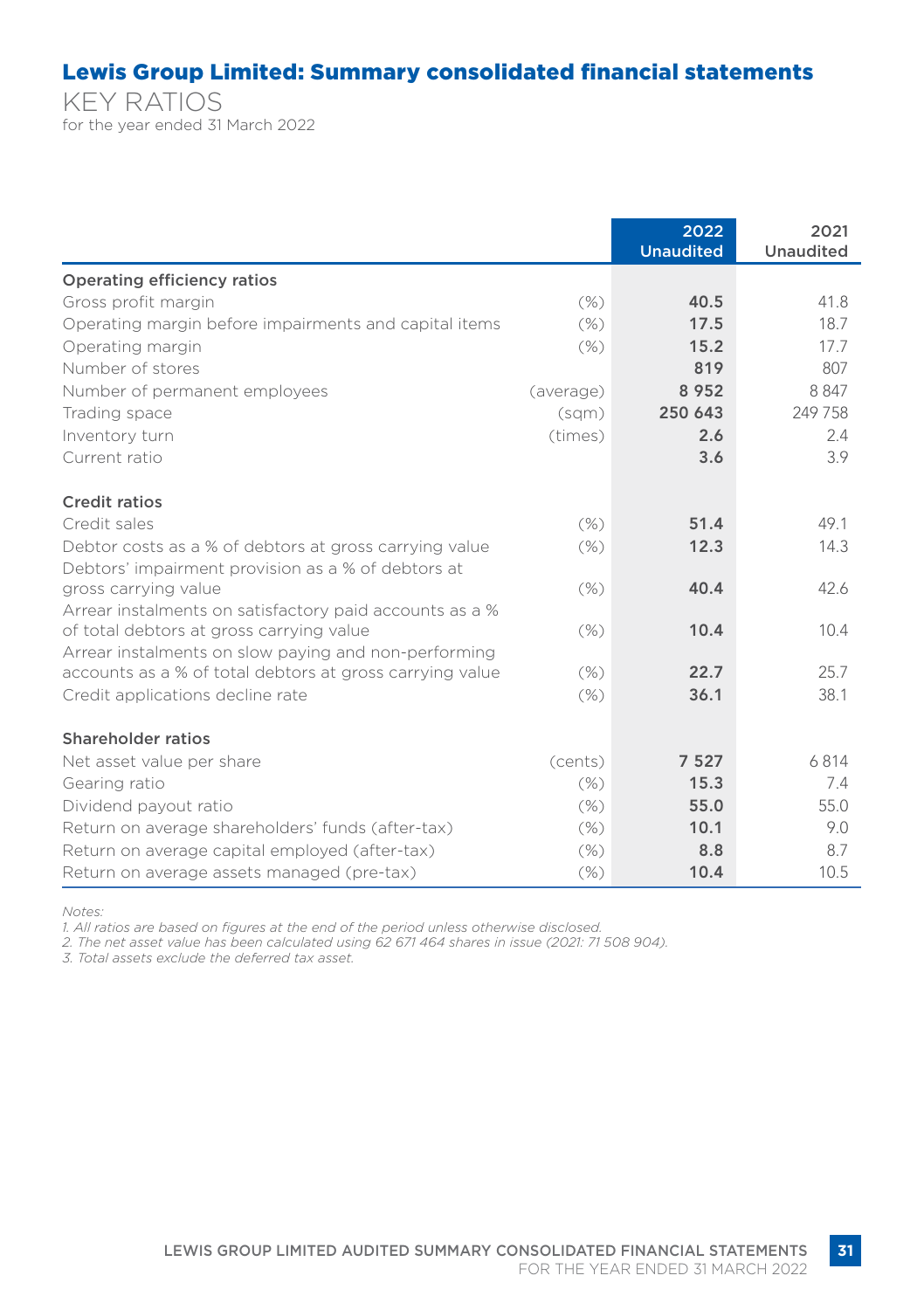CORPORATE INFORMATION

| Non-executive directors:     | Hilton Saven (Chairman)*<br>Prof. Fatima Abrahams*<br>Adheera Bodasing<br>Daphne Motsepe*<br>Tapiwa Njikizana*<br>* Independent                                         |
|------------------------------|-------------------------------------------------------------------------------------------------------------------------------------------------------------------------|
| Executive directors:         | Johan Enslin (Chief executive officer)<br>Jacques Bestbier (Chief financial officer)                                                                                    |
| Company secretary:           | Ntokozo Makomba (1 April 2021 to 30 April 2022)                                                                                                                         |
| Acting company secretary:    | Ryan Lepart (1 May 2022 to 31 May 2022)                                                                                                                                 |
| <b>Transfer secretaries:</b> | Computershare Investor Services (Pty) Ltd;<br>Private Bag X9000, Saxonwold, 2132, South Africa<br>Rosebank Towers, 15 Biermann Avenue, Rosebank,<br>2196. South Africa. |
| Auditors:                    | PricewaterhouseCoopers Inc.                                                                                                                                             |
| Sponsor:                     | The Standard Bank of South Africa Limited<br>(effective 1 March 2022)<br>UBS South Africa (Pty) Ltd (until 28 February 2022)                                            |
| Debt sponsor:                | Absa Bank Limited, acting through its Corporate and<br><b>Investment Banking Division</b>                                                                               |
| Registered office:           | 53A Victoria Road, Woodstock, 7925                                                                                                                                      |
| Registration number:         | 2004/009817/06                                                                                                                                                          |
| Share code:                  | I FW                                                                                                                                                                    |
| ISIN:                        | ZAF 000058236                                                                                                                                                           |
| Bond code:                   | I FWI                                                                                                                                                                   |